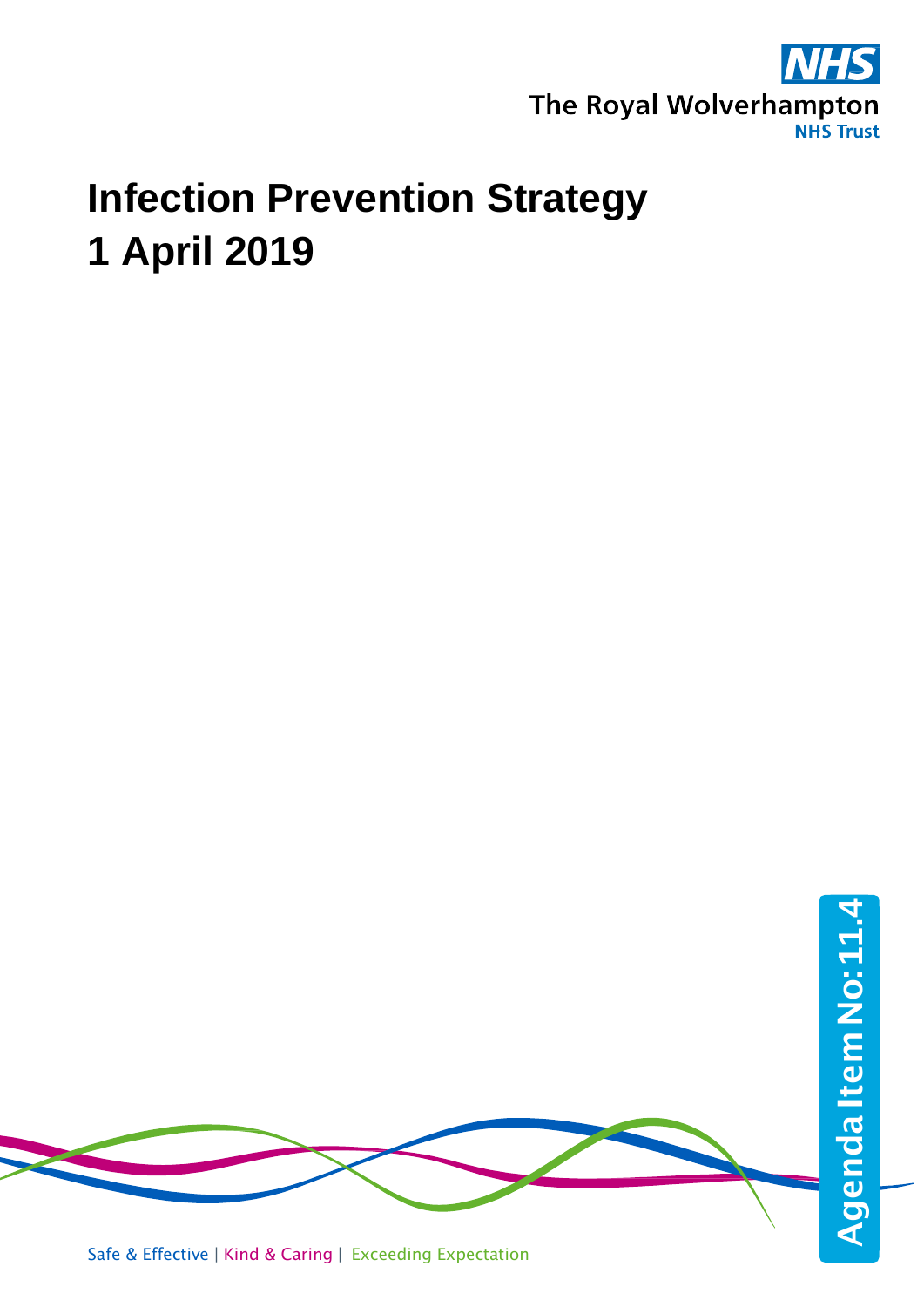**NHS** The Royal Wolverhampton

| <b>Trust Board</b>                            |                                                                                                                                                                                                                                                                                                                                                                                                                                                                                                                                                                                                                                                                                                                                                                                                                                                                                                                                                                                                                                                                                                                                                                                                                                                                                                                                                                                                                                                     |  |  |  |
|-----------------------------------------------|-----------------------------------------------------------------------------------------------------------------------------------------------------------------------------------------------------------------------------------------------------------------------------------------------------------------------------------------------------------------------------------------------------------------------------------------------------------------------------------------------------------------------------------------------------------------------------------------------------------------------------------------------------------------------------------------------------------------------------------------------------------------------------------------------------------------------------------------------------------------------------------------------------------------------------------------------------------------------------------------------------------------------------------------------------------------------------------------------------------------------------------------------------------------------------------------------------------------------------------------------------------------------------------------------------------------------------------------------------------------------------------------------------------------------------------------------------|--|--|--|
| <b>Meeting Date:</b>                          | 1 April 2019                                                                                                                                                                                                                                                                                                                                                                                                                                                                                                                                                                                                                                                                                                                                                                                                                                                                                                                                                                                                                                                                                                                                                                                                                                                                                                                                                                                                                                        |  |  |  |
| Title:                                        | Infection Prevention Strategy 2019-2022                                                                                                                                                                                                                                                                                                                                                                                                                                                                                                                                                                                                                                                                                                                                                                                                                                                                                                                                                                                                                                                                                                                                                                                                                                                                                                                                                                                                             |  |  |  |
| <b>Purpose of the</b><br>Report:              | Recommend to Trust Board to approve                                                                                                                                                                                                                                                                                                                                                                                                                                                                                                                                                                                                                                                                                                                                                                                                                                                                                                                                                                                                                                                                                                                                                                                                                                                                                                                                                                                                                 |  |  |  |
| <b>Summary:</b>                               | The overall aim of this strategy is to deliver harm free care for those<br>accessing NHS or commissioned health care in Wolverhampton. It is aimed<br>at supporting 3 domains of the NHS outcomes framework:<br>Preventing people from dying prematurely<br>Ensuring that people have a positive experience of healthcare<br>Treating and caring for people in a safe environment and protecting<br>them from avoidable harm.<br>The strategy will provide an overview of the risks, costs and benefits<br>associated with the prevention and control of infection in Wolverhampton<br>including The Royal Wolverhampton NHS Trust (RWT), independent<br>contractors of health and social care contracted to Wolverhampton Clinical<br>Commissioning Group (WCCG) or Wolverhampton City Council (WCC) and<br>the wider Wolverhampton health and social care community and taking a<br>view on nationally and internationally identified risks. It will be considerate<br>of emerging and unknown organisms and infections which may arise, of<br>national priorities and drivers and of the information communication and<br>technological revolution. It will therefore ensure that systematic review of<br>existing and future working practices are highly efficient and are integrated<br>into a safe governance infrastructure with effective surveillance data and its<br>analysis at its core along with excellent systems of communication. |  |  |  |
| <b>Recommendation:</b>                        | To approve the renewed strategy.                                                                                                                                                                                                                                                                                                                                                                                                                                                                                                                                                                                                                                                                                                                                                                                                                                                                                                                                                                                                                                                                                                                                                                                                                                                                                                                                                                                                                    |  |  |  |
| <b>Action required:</b>                       | <b>Approve</b>                                                                                                                                                                                                                                                                                                                                                                                                                                                                                                                                                                                                                                                                                                                                                                                                                                                                                                                                                                                                                                                                                                                                                                                                                                                                                                                                                                                                                                      |  |  |  |
| <b>Clinical</b><br>implications and<br>view   | Shared for consultation at Infection Prevention and Control Group,<br>approved by Wolverhampton City Council Commissioning Group.                                                                                                                                                                                                                                                                                                                                                                                                                                                                                                                                                                                                                                                                                                                                                                                                                                                                                                                                                                                                                                                                                                                                                                                                                                                                                                                   |  |  |  |
| Patient, carer,<br>public impact and<br>views | Shared for consultation at Infection Prevention and Control Group where<br>there is patient representation.                                                                                                                                                                                                                                                                                                                                                                                                                                                                                                                                                                                                                                                                                                                                                                                                                                                                                                                                                                                                                                                                                                                                                                                                                                                                                                                                         |  |  |  |
| <b>Resource</b><br>implications               | No additional resources required as a result of the strategy review and<br>renewal.                                                                                                                                                                                                                                                                                                                                                                                                                                                                                                                                                                                                                                                                                                                                                                                                                                                                                                                                                                                                                                                                                                                                                                                                                                                                                                                                                                 |  |  |  |
| <b>Author + Contact</b><br><b>Details:</b>    | matthewreid@nhs.net<br>Tel 01902 695293                                                                                                                                                                                                                                                                                                                                                                                                                                                                                                                                                                                                                                                                                                                                                                                                                                                                                                                                                                                                                                                                                                                                                                                                                                                                                                                                                                                                             |  |  |  |
| <b>CQC Domains</b>                            | Safe: patients, staff and the public are protected from abuse and avoidable harm.<br>Effective: care, treatment and support achieves good outcomes, helping people maintain<br>quality of life and is based on the best available evidence.<br><b>Caring:</b> staff involve and treat everyone with compassion, kindness, dignity and respect.<br><b>Responsive:</b> services are organised so that they meet people's needs.<br>Well-led: the leadership, management and governance of the organisation make sure it's<br>providing high-quality care that's based around individual needs, that it encourages learning<br>and innovation, and that it promotes an open and fair culture.                                                                                                                                                                                                                                                                                                                                                                                                                                                                                                                                                                                                                                                                                                                                                          |  |  |  |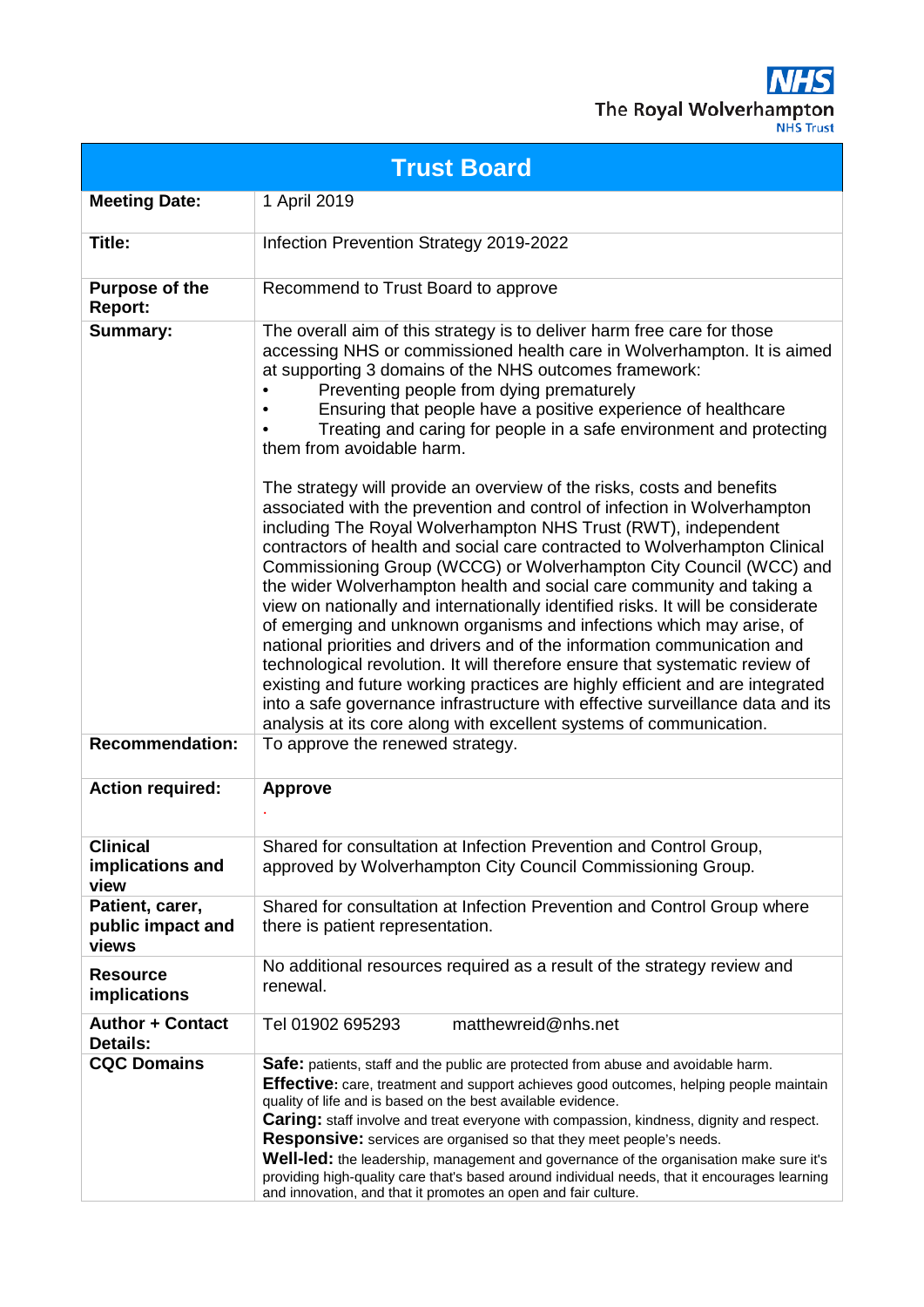| <b>Trust Board Report</b>                      |                                                                                                                                                                                                                                                                                                                                                                                                                                                                                                                                                                 |
|------------------------------------------------|-----------------------------------------------------------------------------------------------------------------------------------------------------------------------------------------------------------------------------------------------------------------------------------------------------------------------------------------------------------------------------------------------------------------------------------------------------------------------------------------------------------------------------------------------------------------|
| <b>Trust Strategic</b><br><b>Objectives</b>    | 1. Create a culture of compassion, safety and quality<br>2. Proactively seek opportunities to develop our services<br>3. To have an effective and well integrated local health and care system that operates<br>efficiently<br>4. Attract, retain and develop our staff, and improve employee engagement<br>5. Maintain financial health – Appropriate investment to patient services<br>6. Be in the top 25% of all key performance indicators                                                                                                                 |
| <b>Links to</b><br><b>Assurances</b>           | Health and Social Care Act (2008): Code of Practice for the Prevention and<br>Control of Infection (2012), Department of Health Guidance and Public<br>Health Guidance.                                                                                                                                                                                                                                                                                                                                                                                         |
| <b>Resource</b><br><b>Implications:</b>        | <b>None</b>                                                                                                                                                                                                                                                                                                                                                                                                                                                                                                                                                     |
| <b>Equality and</b><br><b>Diversity Impact</b> |                                                                                                                                                                                                                                                                                                                                                                                                                                                                                                                                                                 |
| <b>Risks:</b>                                  | Risks of failure to implement policy:<br>Non-compliance with the Health Act 2008 (Hygiene Code 2015)                                                                                                                                                                                                                                                                                                                                                                                                                                                            |
| <b>Risk register</b><br>reference:             | N/A                                                                                                                                                                                                                                                                                                                                                                                                                                                                                                                                                             |
| <b>Other formal</b><br>bodies involved:        | Approval through Infection Prevention and Control Group, and from<br>Wolverhampton City Council Commissioning Group.                                                                                                                                                                                                                                                                                                                                                                                                                                            |
| <b>References</b>                              | NICE Quality Standard 61 (2014); EPIC 3 National Evidence based<br>guidelines for the prevention of HCAI in hospitals in England (2014); NICE<br>Prevention and Control of Healthcare Associated infections PHG36 (2011);<br>NICE QS113 Healthcare-associated infections (2016); Collaborative<br>Tuberculosis Strategy for England - 2015 to 2020 (2015); Department of<br>Health; UK 5 year antimicrobial resistance strategy 2013-2018 (2013);<br>Health and Social Care Act (2008): Code of Practice for the Prevention and<br>Control of Infection (2015). |

|  | <b>Report Details</b>                                                                                                                                                                                                                                                                                                                                                                                                                                                                                                                                                                                     |
|--|-----------------------------------------------------------------------------------------------------------------------------------------------------------------------------------------------------------------------------------------------------------------------------------------------------------------------------------------------------------------------------------------------------------------------------------------------------------------------------------------------------------------------------------------------------------------------------------------------------------|
|  | This strategy will provide an overview of the risks, costs and benefits associated with the<br>prevention and control of infection in Wolverhampton provided through RWT, WCCG and<br>WCC commissioned services and independent healthcare contractors and take a view on<br>nationally and internationally identified risks. Surveillance data and its analysis need to be<br>at the centre of the strategy along with excellent systems of communication.                                                                                                                                               |
|  | A City-wide Infection Prevention Service (including TB) is supported though funding from:<br>The Royal Wolverhampton NHS Trust, providing services to New Cross, West Park<br>and Cannock Chase Hospitals, vertically integrated (VI) GP practices.<br>Wolverhampton CCG, for services to independent contractors and to ensure quality<br>to Wolverhampton residents and commissioned providers.<br>Wolverhampton City Council Public Health Department, for services to care homes,<br>very sheltered housing, Wolverhampton wide surveillance and investigation of HCAI and<br>the TB nursing service. |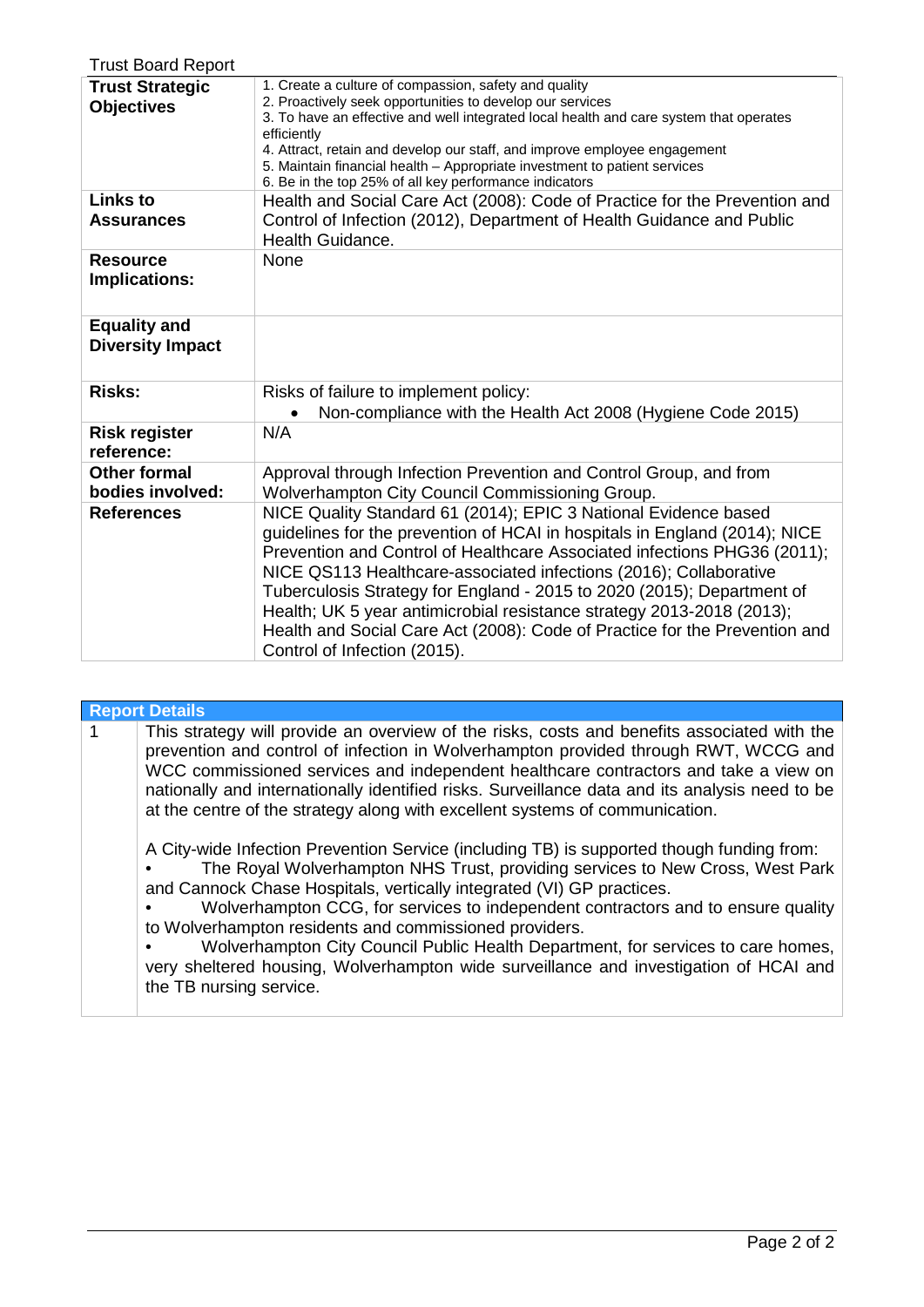

# **Document Control – Strategy Template**

| <b>Strategy Name:</b><br><b>ST02</b><br><b>Infection</b><br><b>Prevention</b><br><b>Strategy 2019-2022</b> | <b>Version:</b><br><b>V4 March 2019</b> |                  | <b>Status:</b><br><b>FINAL</b> |                           | <b>Author: Matthew</b><br>Reid, Head<br><b>of</b><br><b>Nursing</b><br>Corporate<br><b>Support Services</b><br>J<br>Macve,<br>Dr<br><b>Director</b><br>οf<br><b>Infection</b><br><b>Prevention</b><br>and<br><b>Control</b><br><b>Director</b><br><b>Sponsor:</b><br>Ann-<br><b>Marie</b><br>Cannaby,<br><b>Chief</b><br><b>Nursing</b><br><b>Officer</b><br>collaboration<br>In.<br>with:<br><b>Sally Roberts,</b><br><b>Chief Nurse and</b><br><b>Director</b><br>οf<br><b>Quality, WCCG</b><br>John<br>Denley,<br><b>Director of Public</b> |
|------------------------------------------------------------------------------------------------------------|-----------------------------------------|------------------|--------------------------------|---------------------------|------------------------------------------------------------------------------------------------------------------------------------------------------------------------------------------------------------------------------------------------------------------------------------------------------------------------------------------------------------------------------------------------------------------------------------------------------------------------------------------------------------------------------------------------|
| Amendment<br>Version<br>$\sqrt{2}$                                                                         | Version                                 | Date             | Author                         |                           | <b>Health WCC</b><br>Reason                                                                                                                                                                                                                                                                                                                                                                                                                                                                                                                    |
| History                                                                                                    | $\mathbf{1}$                            | 2006             | V Whatley/M<br>Cooper          |                           | New strategy                                                                                                                                                                                                                                                                                                                                                                                                                                                                                                                                   |
|                                                                                                            | $\overline{2}$                          | 2009             | Vanessa<br>Whatley/M<br>Cooper | <b>Strategy delivered</b> |                                                                                                                                                                                                                                                                                                                                                                                                                                                                                                                                                |
|                                                                                                            | 3                                       | July<br>2014     | V Whatley/M<br>Cooper          | Strategy delivered        |                                                                                                                                                                                                                                                                                                                                                                                                                                                                                                                                                |
|                                                                                                            | 4                                       | February<br>2017 | V Whatley/M<br>Cooper          |                           | Strategy delivered                                                                                                                                                                                                                                                                                                                                                                                                                                                                                                                             |
|                                                                                                            | 5                                       | March<br>2019    | Reid/J<br>M<br>Macve           |                           | Strategy renewed                                                                                                                                                                                                                                                                                                                                                                                                                                                                                                                               |
| <b>Intended</b><br>Independent contractors of healthcare in Wolverhampton                                  |                                         |                  |                                |                           | Recipients: NHS employed health care staff in Wolverhampton,                                                                                                                                                                                                                                                                                                                                                                                                                                                                                   |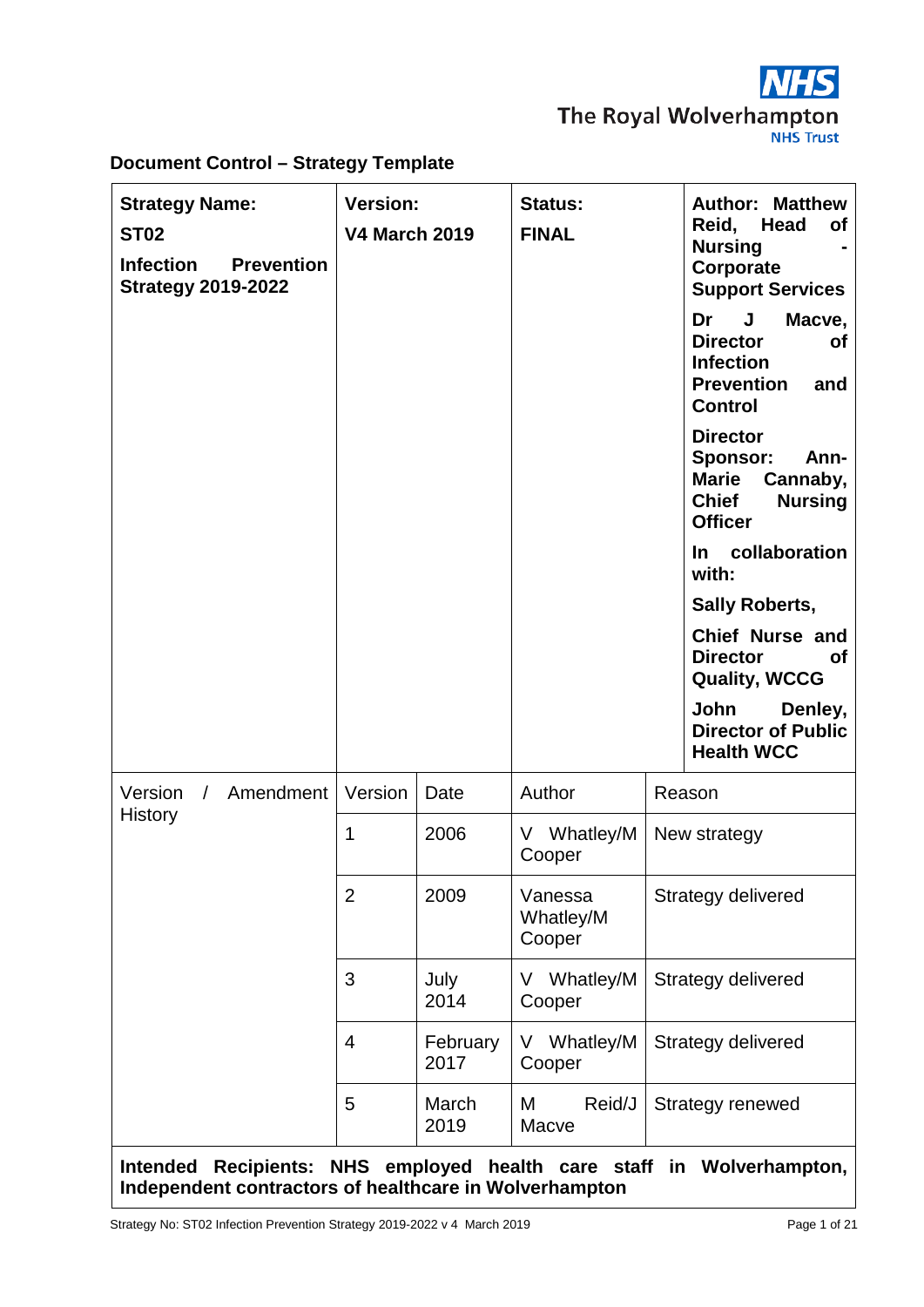| Consultation Group / Role titles and Date: RWT Infection Prevention and Control |  |  |
|---------------------------------------------------------------------------------|--|--|
| Group (IPCG), WCCG Quality and Safety Committee                                 |  |  |

| Name and date of Trust level committee<br>where reviewed                                                                                                                                      | Infection Prevention and Control Group<br>(February 2018) |  |
|-----------------------------------------------------------------------------------------------------------------------------------------------------------------------------------------------|-----------------------------------------------------------|--|
| Name and date of final approval committee                                                                                                                                                     | <b>Trust Management Committee</b><br>March 2019           |  |
| Date of Policy issue                                                                                                                                                                          |                                                           |  |
| Review Date and Frequency [standard]<br>review frequency is 3 yearly unless<br>otherwise indicated]                                                                                           | April 2022                                                |  |
| <b>Training and Dissemination:</b> Trust Induction and Mandatory training, Trust intranet.                                                                                                    |                                                           |  |
| To be read in conjunction with: Infection Prevention and Control Policies, national<br>guidance relating to infection prevention and control, national directives and CCG<br>quality premium. |                                                           |  |
| <b>Equality Impact [initial] Assessment [all policies]:</b><br><b>Completed Yes / No</b>                                                                                                      |                                                           |  |

**Full Equality Impact assessment [as required]: Completed Yes / No / NA**

If you require this document in an alternative format e.g., larger print please contact Central Governance Department on Ext 5114.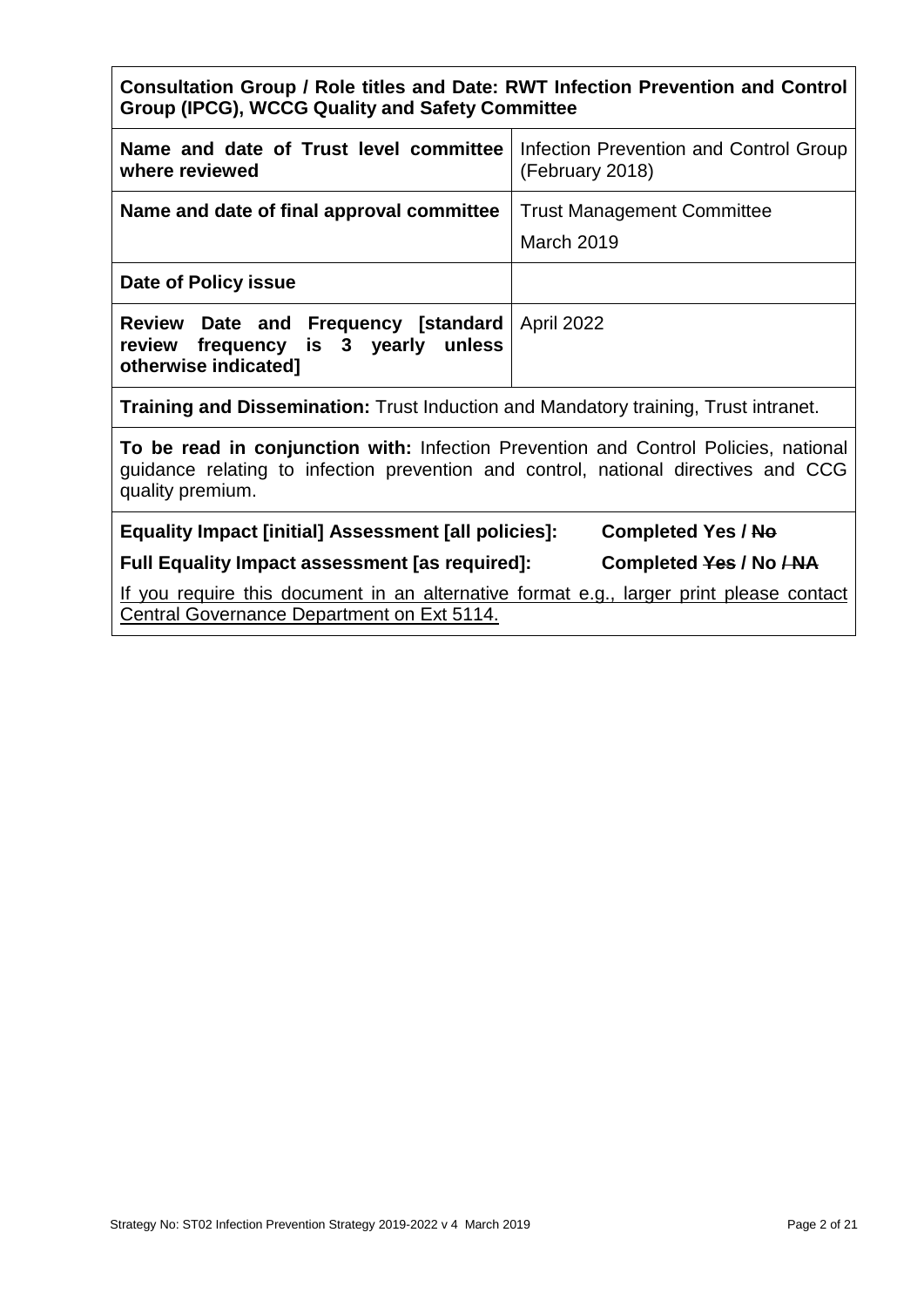| <b>Contact for Review</b>                                            | Head of Nursing - Corporate Support<br>Services, RWT                             |
|----------------------------------------------------------------------|----------------------------------------------------------------------------------|
| Implementation plan / arrangements [Title<br>of Implementation Lead] | Head of Nursing – Corporate Support<br>Services, RWT                             |
| <b>Monitoring arrangements and Committee</b>                         | Infection<br>Control<br>Prevention and<br>Group/WCCG Quality and Safety<br>Group |

#### **Document summary / key issues covered:**

The overall aim of this strategy is to deliver harm free care for those accessing NHS or commissioned health care in Wolverhampton. It is aimed at supporting 3 domains of the NHS outcomes framework:

- Preventing people from dying prematurely
- Ensuring that people have a positive experience of healthcare
- Treating and caring for people in a safe environment and protecting them from avoidable harm.

The strategy will provide an overview of the risks, costs and benefits associated with the prevention and control of infection in Wolverhampton including The Royal Wolverhampton NHS Trust (RWT), independent contractors of health and social care contracted to Wolverhampton Clinical Commissioning Group (WCCG) or Wolverhampton City Council (WCC) and the wider Wolverhampton health and social care community and taking a view on nationally and internationally identified risks. It will be considerate of emerging and unknown organisms and infections which may arise, of national priorities and drivers and of the information communication and technological revolution. It will therefore ensure that systematic review of existing and future working practices are highly efficient and are integrated into a safe governance infrastructure with effective surveillance data and its analysis at its core along with excellent systems of communication.

# **VALIDITY STATEMENT**

**This document is due for review on the latest date shown above. After this date, policy and process documents may become invalid. The electronic copy of this document is the only version that is maintained. Printed copies must not be relied upon to contain the latest updates and amendments.**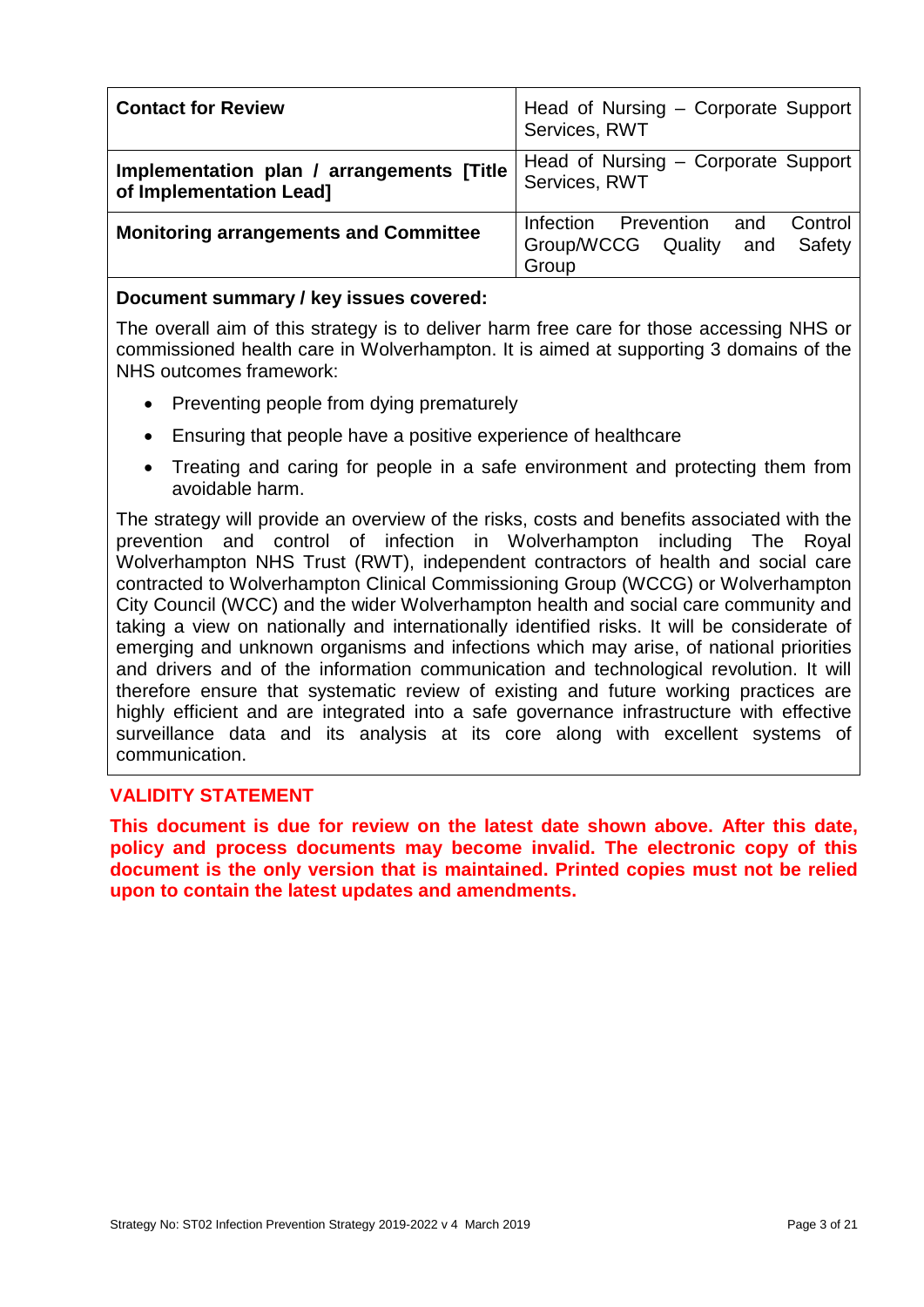# **Contents**

| 1.0  |  |
|------|--|
| 2.0  |  |
| 3.0  |  |
| 4.0  |  |
| 5.0  |  |
| 6.0  |  |
| 6.1  |  |
| 6.2  |  |
| 6.3  |  |
| 7.0  |  |
| 7.1  |  |
| 7.2  |  |
| 7.3  |  |
| 7.4  |  |
| 8.0  |  |
| 9.0  |  |
| 10.0 |  |
| 11.0 |  |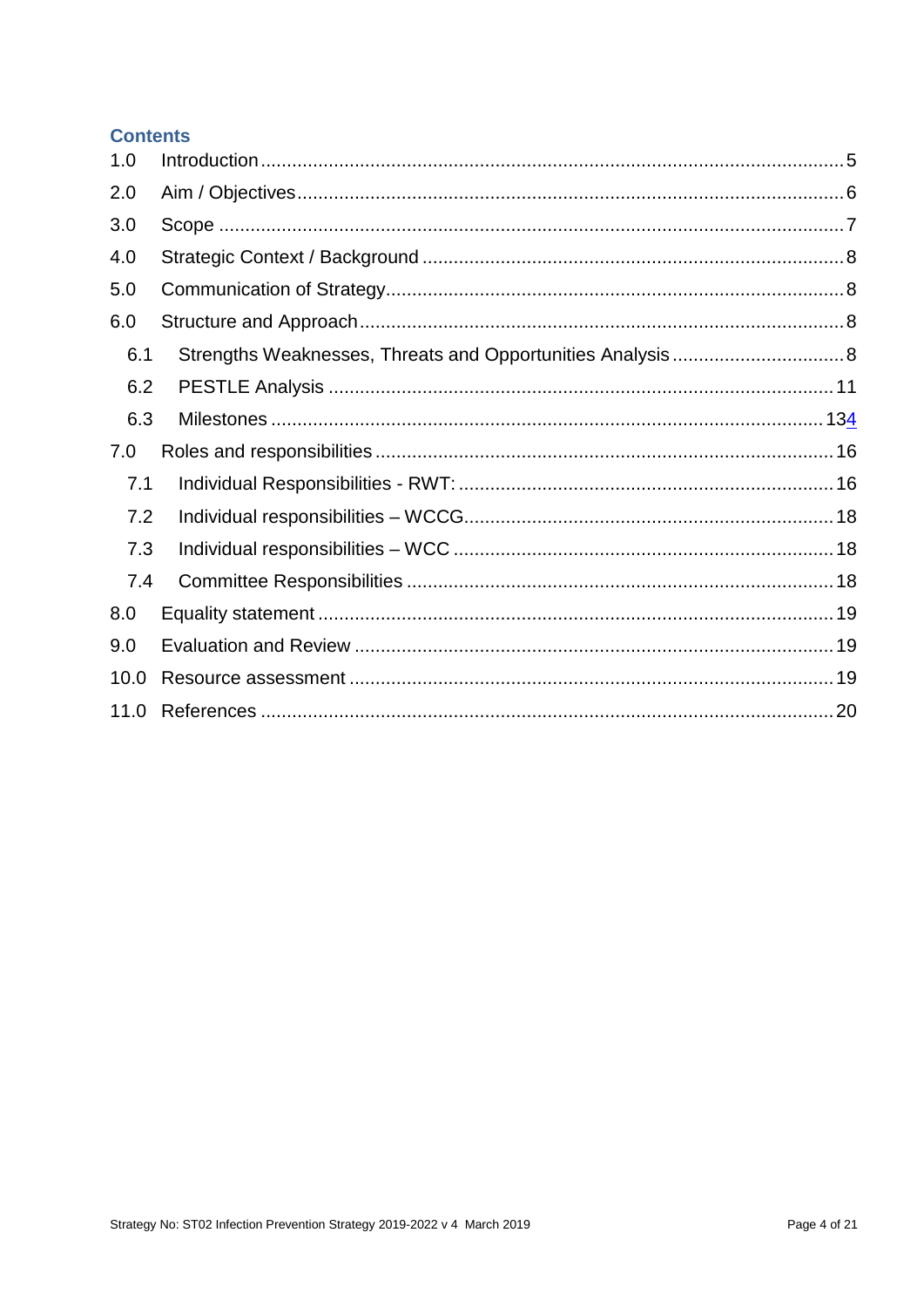# **Infection Prevention Strategy**

#### <span id="page-7-0"></span>**1.0 Introduction**

The prevention of avoidable infection is central to ensuring safe care and efficiency of healthcare services in the modern NHS, social care and in the private/charitable healthcare sector. The changing landscape of healthcare and social care delivery and monitoring and regulation requires the development of new systems of communication to ensure that infections are managed effectively, involving acute, community, primary and social care delivery in a variety of settings. Preventing healthcare associated infection (HCAI) and its transmission has now been recognised as a system wide need without boundaries<sup>1</sup>. Wolverhampton has moved a considerable way towards such a model, however this strategy will provide direction as more opportunities develop with the advent of new models of primary care delivery, accountable care systems and commissioning arrangements for social services.

Since 2006 Wolverhampton has developed an excellent reputation nationally and internationally for the prevention of infection though using a coordinated approach across the City. The Wolverhampton Health Economy has achieved the following outcomes to date:

- More than 60% reduction in MSSA bacteraemia since 2006- 2012;
- Whole Wolverhampton periods without an MRSA bacteraemia of >1 year
- RWT periods without an MRSA bacteraemia of >3 years
- Annual new cases of MRSA acquisition across the city halving since 2006 (>700 cases in 2006 <350 in 2016);
- MRSA colonisation in care homes reduced from 9% of residents to less than  $2\%^{2,3}$
- A 7 fold fall in cases of *C. difficile*;
- A 63% reduction in blood stream infections in RWT due to medical devices 2009- 2016;
- ≤2 admissions/year to New Cross Hospital due to norovirus-related dehydration from residential or nursing care homes since winter 2010/11 and 5 years of zero 2011/12-2015/16;
- 80% of people who are found to be colonised with MRSA decolonised successfully.

A City-wide approach is further enhanced with the amalgamation of community and acute services in 2011 and the subsequent service level agreement ensured independent contractors and care facilities have equality of infection prevention service. The joint working that has evolved has led to improved patient safety throughout the entire patient journey, significant progress in the achievement of national objectives, reductions in the impact of outbreaks such as norovirus and flu, learning from incidents and has enabled multiple innovations and new ways of working. This model has since been a recommendation in Lord O'Neil's report 'Infection Prevention, Control and Surveillance: Limiting the Development and Spread of Drug Resistance' (2016) stating "a system-wide focus needs to be placed on prevention (of infection) if we are to tackle AMR." (p:1) though few areas in England offer this.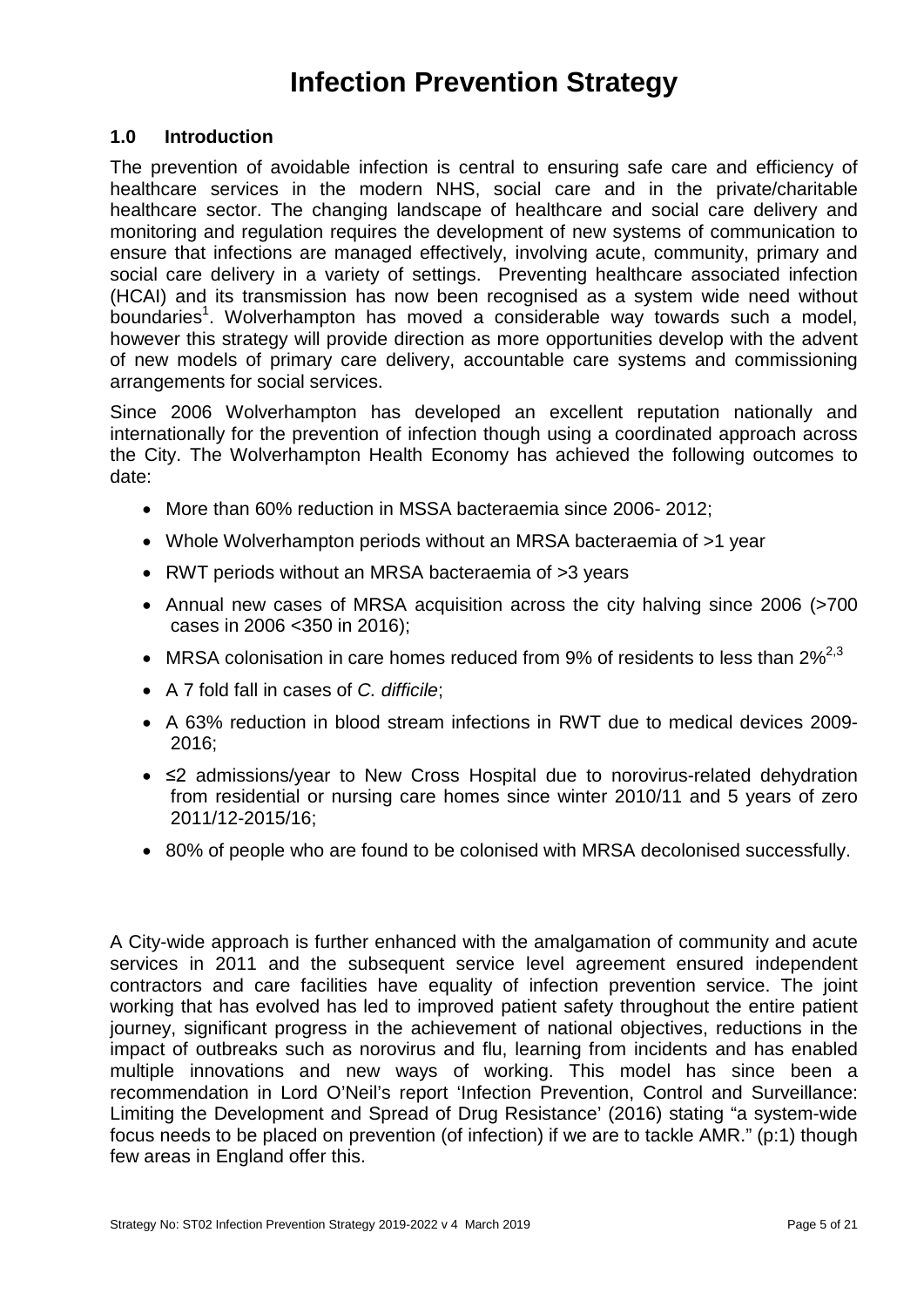MSSA bacteraemia has reduced by over 60% across the city, the Royal Wolverhampton NHS Trust has undergone several years at a time without a case of MRSA bacteraemia. The 027 strain of *C. difficile* is no longer endemic in the inpatient setting and levels of *C. difficile* have fallen more than 7-fold despite the introduction of 2-stage testing, with allcause mortality at 30 days falling below the nationally published average of 15.1%<sup>4</sup>. Finally, MRSA acquisition has fallen to sustained low levels since 2013/14.

Challenges still remain. The vision of no avoidable healthcare associated infection needs to be considered in its broadest terms in an organisation responsible for the delivery of care across the Health Economy. Catheter associated urinary tract infection, gram negative bacteraemia, community-acquired device related blood steam infections, wound infection and ventilator associated pneumonia are all areas where surveillance continues to evolve in order to effect practice. Research and innovation is urgently needed to further understand the impact of interventions, a concept supported by reports by NICE, the National Audit Office and Parliamentary Accounts Committee (NICE 2014; NAO 2009; PAC 2009) but also to understand further the risk in community settings; care homes and patients own homes. Relationships with other healthcare providers in the area need to be strengthened and developed in order to maximise safety for all those accessing health and social care, in whatever setting and standards consistently presented and challenged through strong commissioning processes.

Globally the emergence of new, and re-emergence of historical, organisms and infectious diseases and the potential for bioterrorism presents challenges. The emergence of the H1N1 influenza in 2009, Ebola in West Africa in 2014 and *Mycobacterium Chimaera* in 2015, highlight the need for vigilance and preparedness and for timely information, education and robust and consistent policies from international to health economy levels.

The emergence of new organisms and patterns of resistance is tightly linked to the control and use of antimicrobials with a second 5 year strategy being published by NHS England in 2018 to support essential and appropriate use of these important agents and prevent or slow emergence of organisms such as Carbapenemase-producing Enterobacteriaceae.

# <span id="page-8-0"></span>**2.0 Aim / Objectives**

The overall aim of this strategy is to deliver harm free care for those accessing health care in Wolverhampton. It is aimed at supporting 3 domains of the NHS outcomes framework:

- Preventing people from dying prematurely
- Ensuring that people have a positive experience of healthcare
- Treating and caring for people in a safe environment and protecting them from avoidable harm.

The strategy will provide an overview of the risks, costs and benefits associated with the prevention and control of infection in Wolverhampton including The Royal Wolverhampton NHS Trust (RWT), independent contractors contracted to Wolverhampton Clinical Commissioning Group (WCCG) and the wider Wolverhampton healthcare community and take a view on nationally and internationally identified risks alongside The Wolverhampton City Council (WCC) Public Health Team. It will be considerate of emerging and unknown organisms and infections which may arise, of national priorities, new models of care and drivers and of the information communication and technological revolution. It will therefore ensure that systematic review of existing and future working practices are highly efficient and are integrated into a safe governance infrastructure with effective surveillance data and its analysis at its core along with excellent systems of communication. Ten strategic objectives have been developed to support this ambition: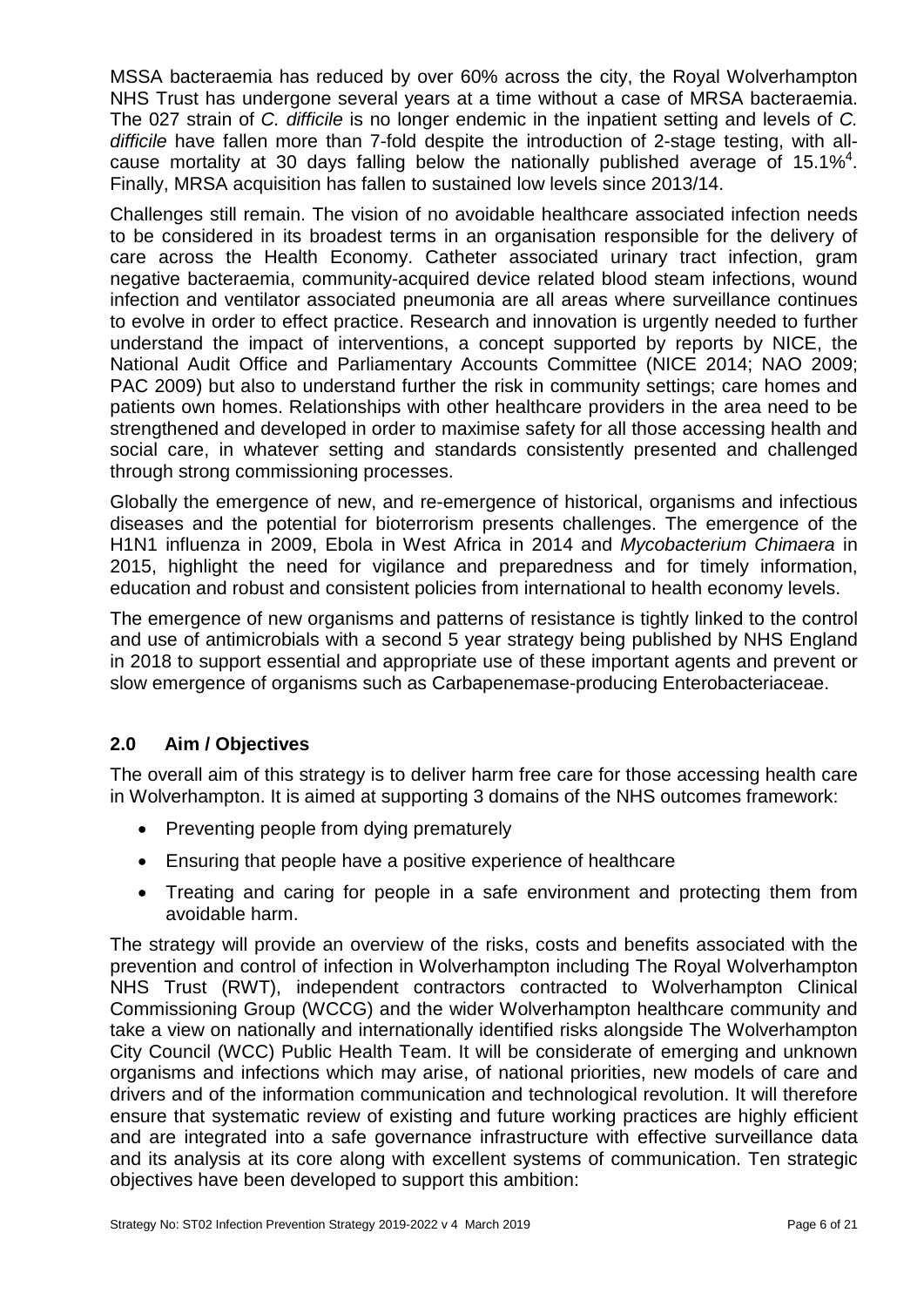- Wolverhampton will continue to grow its reputation as a centre of excellence for infection prevention nationally and internationally and maximise the benefits of working.
- Wolverhampton will be a lead city for research, development and innovation in infection prevention linking with academic institutions, industry and the Department of Health whenever possible to fund further development.
- There will be no avoidable blood stream infection.
- Wolverhampton will build on its robust surgical site infection surveillance to further to establish the irreducible minimum.
- The risk of emerging multi-resistant organisms will be minimised.
- *C. difficile* infection will be reduced to an irreducible minimum and the actions necessary to sustain this fully understood.
- Health and social care systems will work jointly to identify and reduce the risk of spread of tuberculosis.
- The risk of outbreaks will be reduced to a minimum and subsequent organisational disruption through local surveillance and detection of organisms and alert conditions.
- The Code of Practice is fully implemented and monitored within RWT and independent contractors are supported to implement and monitor where relevant.
- Education will be available to health and social care staff, patients, visitors and the general public ensuring that opportunities for income generation are fully realised.

# <span id="page-9-0"></span>**3.0 Scope**

The following statement is provided by the National Institute for Health and Clinical Excellence (NICE) to explain a healthcare associated infection.

"*Healthcare-associated infections (HCAIs) can develop either as a direct result of healthcare interventions such as medical or surgical treatment, or from being in contact with a healthcare setting.*

*The term HCAI covers a wide range of infections. The most well-known include those caused by meticillin-resistant Staphylococcus aureus (MRSA), meticillinsensitive Staphylococcus aureus (MSSA), Clostridium difficile (C. difficile) and Escherichia coli (E. coli). HCAIs cover any infection contracted:*

- *As a direct result of treatment in, or contact with, a health or social care setting*
- *As a result of healthcare delivered in the community*
- *Outside a healthcare setting (for example, in the community) and brought in by patients, staff or visitors and transmitted to others (for example, norovirus)."* (NICE 2011)

The Care Quality Commission regulate all NHS provider services, dentists, out of hours services, care homes and Primary Care services and apply assessment against The Health and Social Care Act 2008: Code of Practice for health and adult social care on the prevention and control of infections and related guidance (Department of Health 2009).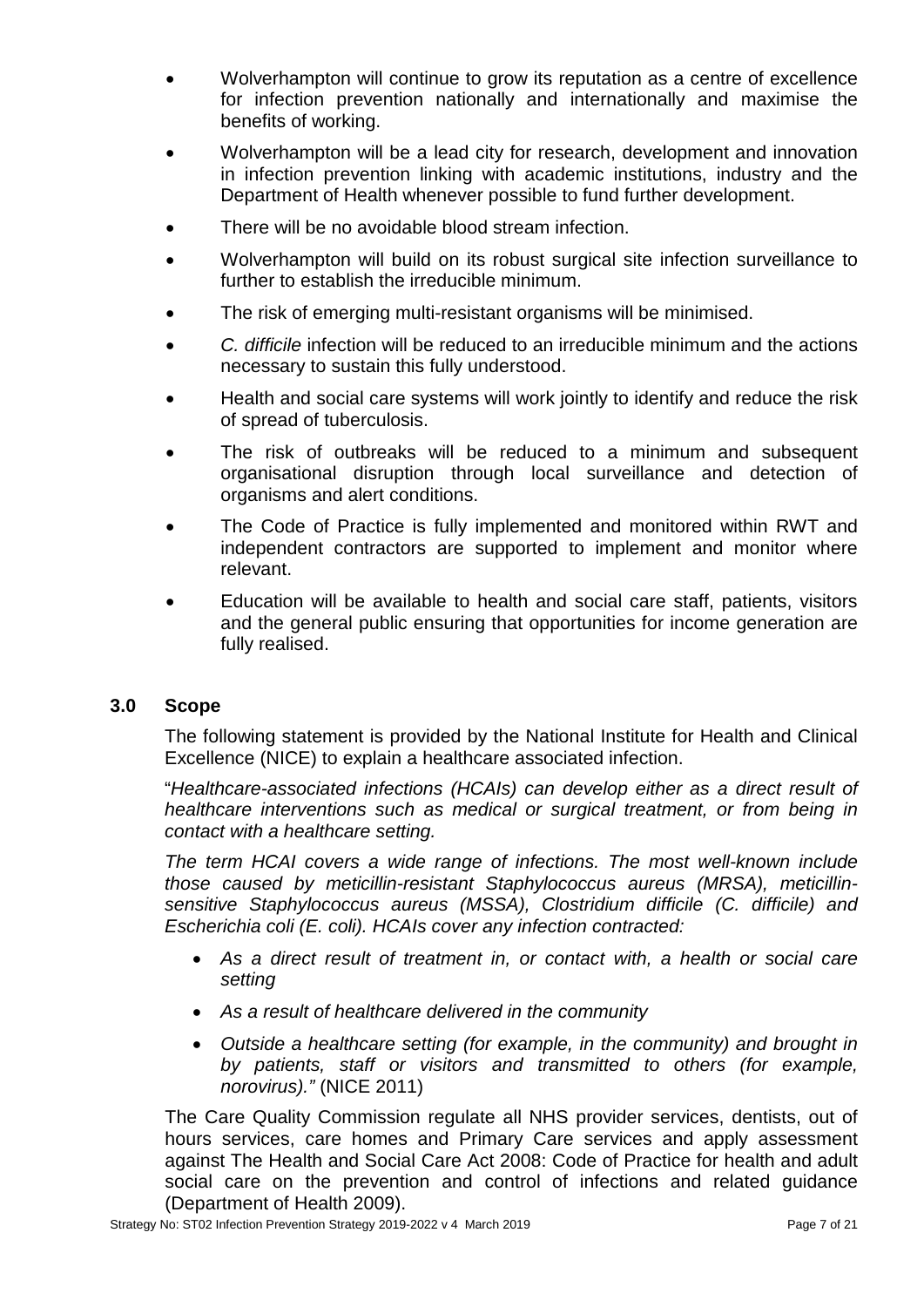This strategy fully acknowledges the risk of emerging organisms and those not currently identified.

# <span id="page-10-0"></span>**4.0 Strategic Context** / **Background**

This strategy will provide an overview of the risks, costs and benefits associated with the prevention and control of infection in Wolverhampton provided through RWT, WCCG and WCC commissioned services and independent healthcare contractors and take a view on nationally and internationally identified risks. It will be considerate of the information communication and technological revolution and ensure that systematic review of existing and future working practices are highly efficient and are integrated into a safe governance infrastructure.

Surveillance data and its analysis need to be at the centre of the strategy along with excellent systems of communication.

A City-wide Infection Prevention Service (including TB) is supported though funding from:

- The Royal Wolverhampton NHS Trust, providing services to New Cross, West Park and Cannock Chase Hospitals, vertically integrated (VI) GP practices.
- Wolverhampton CCG, for services to independent contractors and to ensure quality to Wolverhampton residents and commissioned providers.
- Wolverhampton City Council Public Health Department, for services to care homes, very sheltered housing, Wolverhampton wide surveillance and investigation of HCAI and the TB nursing service.

# <span id="page-10-1"></span>**5.0 Communication of Strategy**

The strategy will be placed on the RWT and Wolverhampton WCCG intranet sites and available to Public Health. It will be shared at Health Economy events as required.

Updates will be provided at least quarterly at the Trust Infection Prevention and Control Group and the WCCG Safety and Quality Committee and Clinical Quality Review Group (CQRM).

# <span id="page-10-3"></span><span id="page-10-2"></span>**6.0 Structure and Approach**

#### 6.1 Strengths Weaknesses, Threats and Opportunities Analysis

A SWOT analysis was undertaken to identify the current risks and opportunities for managing them.

| <b>STRENGTHS</b>                                                                                                                                                                                                                                                                                             | <b>WEAKNESSES</b> |
|--------------------------------------------------------------------------------------------------------------------------------------------------------------------------------------------------------------------------------------------------------------------------------------------------------------|-------------------|
| Wolverhampton has received national There is little published evaluation to date on<br>recognition (2009, 2011 and 2013) for the the effectiveness of the Wolverhampton<br>prevention of infections with a history of model for the prevention of infection.<br>success resulting in national influence. The |                   |
| cohesive "one-city" Team approach is the result   To date there is little public engagement<br>of a long standing partnership working involving                                                                                                                                                              |                   |
| sharing practices with NHS and independent Financial challenges across health, public                                                                                                                                                                                                                        |                   |
| Strategy No: ST02 Infection Prevention Strategy 2019-2022 v 4 March 2019                                                                                                                                                                                                                                     | Page 8 of 21      |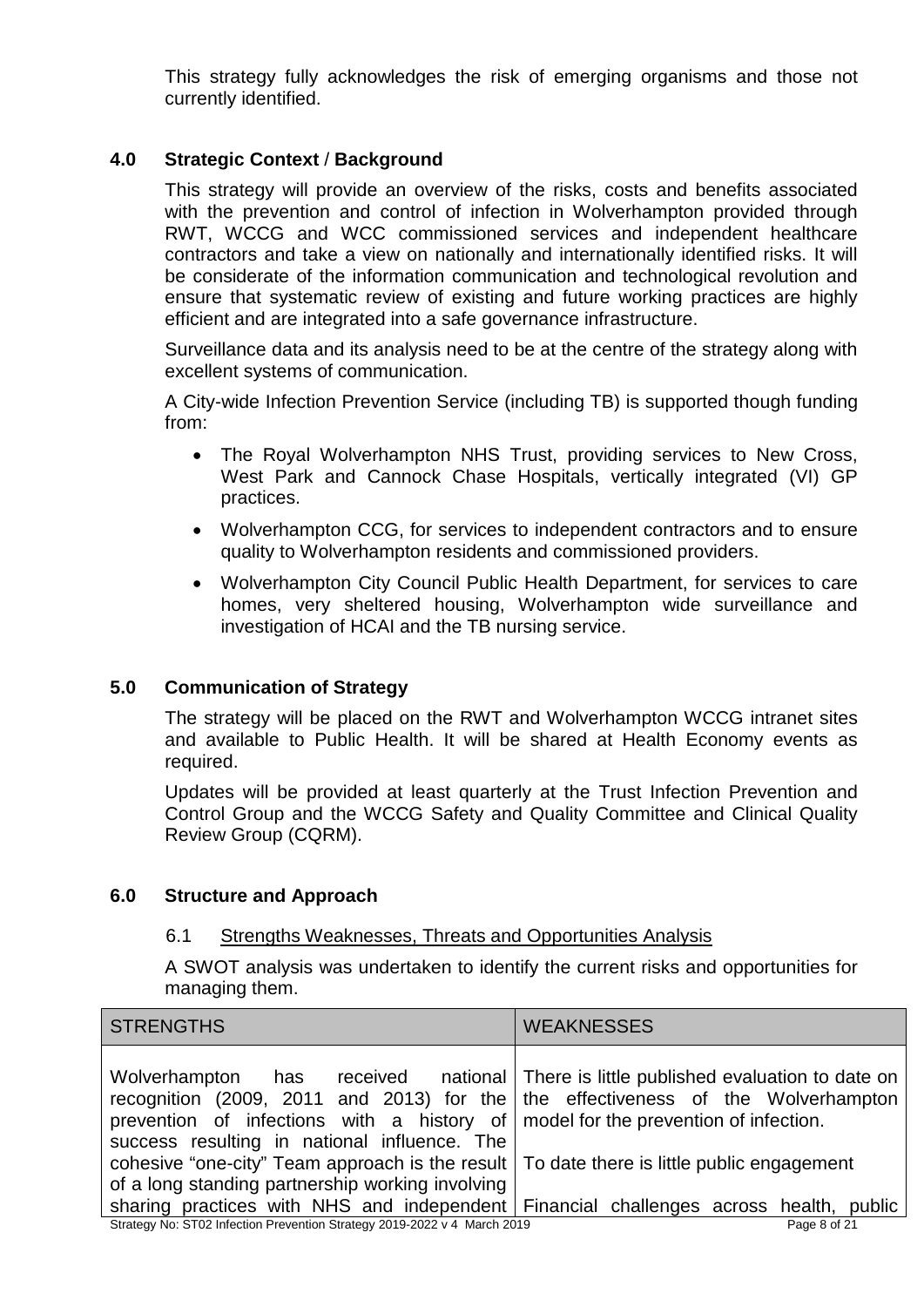| healthcare services.                                                                                                                                                                                                                                                | health and social care threaten repeating<br>past mistakes.                                                                             |
|---------------------------------------------------------------------------------------------------------------------------------------------------------------------------------------------------------------------------------------------------------------------|-----------------------------------------------------------------------------------------------------------------------------------------|
| There is high level Board and Executive support<br>and engagement to reduce HCAI in NHS<br>organisations across the City and from the<br>Public Health Team.                                                                                                        | Not all infections are capable of healthcare<br>spread are therefore, not currently surveyed.                                           |
| RWT is a combined acute and community Trust<br>with vertically integrated GP practices.                                                                                                                                                                             | There is no control of the decontamination of<br>community equipment supplied<br>by<br>organisations outside of the NHS.                |
| Current nationally monitored infections are low<br>in Wolverhampton allowing focus on emerging<br>threats and continuous quality improvement.                                                                                                                       | There is limited control or influence over local<br>private providers of healthcare e.g. BUPA,<br>Compton Hospice, Nuffield Healthcare. |
| There are excellent relationships between the<br>Infection Prevention Team, GPs and Care<br>home owners/managers.                                                                                                                                                   | There is no control of care agency staff<br>providing hands on care to Wolverhampton<br>residents in their own homes.                   |
| There is a shared ambition and culture of<br>success and patient safety with tried and tested<br>systems to expedite, monitor and manage<br>improvement.                                                                                                            | Since national reorganisation of the NHS<br>there is no Health Economy forum for<br>prevention of HCAI.                                 |
| The Infection Prevention Team is highly skilled<br>breadth of healthcare knowledge<br>with a<br>including dental, surveillance analysis<br>and<br>interpretation, care services, acute<br>and<br>community healthcare.                                              | WCCG and Public Health as part of local<br>authorities are still in their infancy.<br>Electronic prescribing roll-out.                  |
| There is a culture of innovation within the<br>Infection Prevention Team.                                                                                                                                                                                           |                                                                                                                                         |
| Leadership roles have been developed within<br>the Team and are effective.                                                                                                                                                                                          |                                                                                                                                         |
| The Infection Prevention Team is cohesive and<br>has strong links to other relevant services,<br>including Continence Care, IV, Domestic and<br>Viability Services,<br><b>Tissue</b><br>and<br>external<br>agencies, care homes, dental practitioners, GP<br>staff. |                                                                                                                                         |
| Team<br>structure<br><b>The</b><br>IP.<br>supports<br>high<br>productivity against the current expectations,<br>with TB team integration.                                                                                                                           |                                                                                                                                         |
| Surveillance systems for IV device related<br>infections and surgical site infections are ahead<br>of most other health economies.                                                                                                                                  |                                                                                                                                         |
| There is a high level of ownership throughout<br>the RWT and the care home sector.<br>Established<br>relationships<br>with<br>working                                                                                                                               |                                                                                                                                         |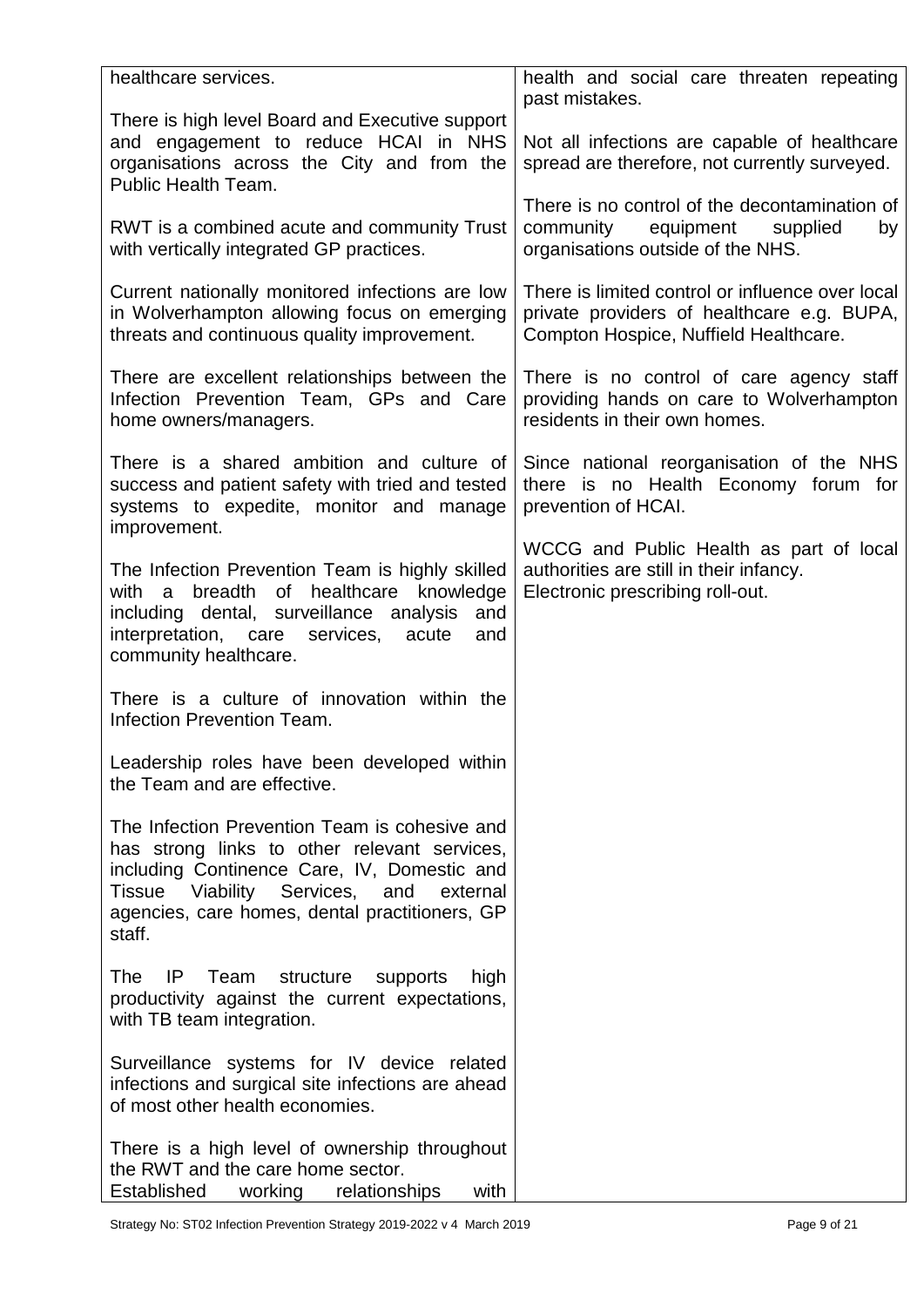| Wolverhampton University.                                                                                                                                                                                 |                                                                                                                                                                                                    |
|-----------------------------------------------------------------------------------------------------------------------------------------------------------------------------------------------------------|----------------------------------------------------------------------------------------------------------------------------------------------------------------------------------------------------|
| IP education and outbreak management is<br>funded through public health to all residential<br>care services including Very Sheltered Housing.                                                             |                                                                                                                                                                                                    |
| New<br>purpose-built<br>on-site<br>Microbiology<br>Laboratory expanding testing<br>capabilities<br>including<br>Flu,<br>norovirus<br>TB<br>and<br>Carbapenemase-producing Enterobacteriaceae<br>$(CPE)$ . |                                                                                                                                                                                                    |
| <b>OPPORTUNITIES</b>                                                                                                                                                                                      | <b>THREATS</b>                                                                                                                                                                                     |
|                                                                                                                                                                                                           | Unforeseen outbreaks and incidents.                                                                                                                                                                |
| The integration of the TB nursing service into<br>the IP Team.<br>The Head of Nursing role enables a strategic<br>approach to IP Team development, expansion                                              | Changes to the personnel in the Infection<br>Prevention Team resulting in a loss of<br>relationships particularly with GP and Care<br>home staff.                                                  |
| of local projects and engagement in national<br>projects.                                                                                                                                                 | The emergence of new organisms and<br>conditions.                                                                                                                                                  |
| The development of accountable-care systems<br>including the vertical integration of some GP<br>practices.                                                                                                | There is political uncertainty in the healthcare<br>environment,<br>role<br><b>Infection</b><br>the<br>that<br>Prevention will have in the achievement of                                          |
| Further expansion of the City-wide approach to<br>infection prevention to encompass prophylactic<br>treatment (e.g. flu).                                                                                 | performance criteria and where it will be<br>placed from a commissioning perspective in<br>the next term of government.                                                                            |
| Further<br>development<br>the<br>of<br>Prevention/TB Team to encompass wider skills<br>and knowledge.                                                                                                     | Infection   There is a potential for further changes to the<br>commissioning structure in a new term of<br>government.                                                                             |
| National political interest in prevention of HCAI.<br>The Mandate to the NHS Commissioning Board                                                                                                          | Patient choice could influence<br>financial<br>feasibility of the team and the organisations<br>ability to deliver multiple challenges.                                                            |
| supports the reduction of HCAI but is currently                                                                                                                                                           |                                                                                                                                                                                                    |
| not prescriptive in the delivery other than<br>historically monitored infections.                                                                                                                         | The potential fragmentation of emergency<br>planning and national surveillance pathways<br>with the formation of Public Health England                                                             |
| Build on support and successes in joint working<br>with WCCG and Public Health.                                                                                                                           | could<br>missed<br>result<br>in<br>communications/actions to prevent infection.                                                                                                                    |
| Through pathology modernisation there are<br>opportunities for new ways of working,<br>partnership with other trusts and growth of our<br>business across geographical boundaries.                        | Internal reorganisations could result<br><b>in</b><br>energy being directed away from patient<br>safety 'eye off the ball'.                                                                        |
| <b>There</b><br>multiple<br>opportunities<br>for<br>are<br>collaboration in research, development<br>and<br>publishing.                                                                                   | The current financial environment could lead<br>to significant cuts in the 'proactive' approach<br>to preventing infection. Maintaining the focus<br>on patient safety versus financial challenges |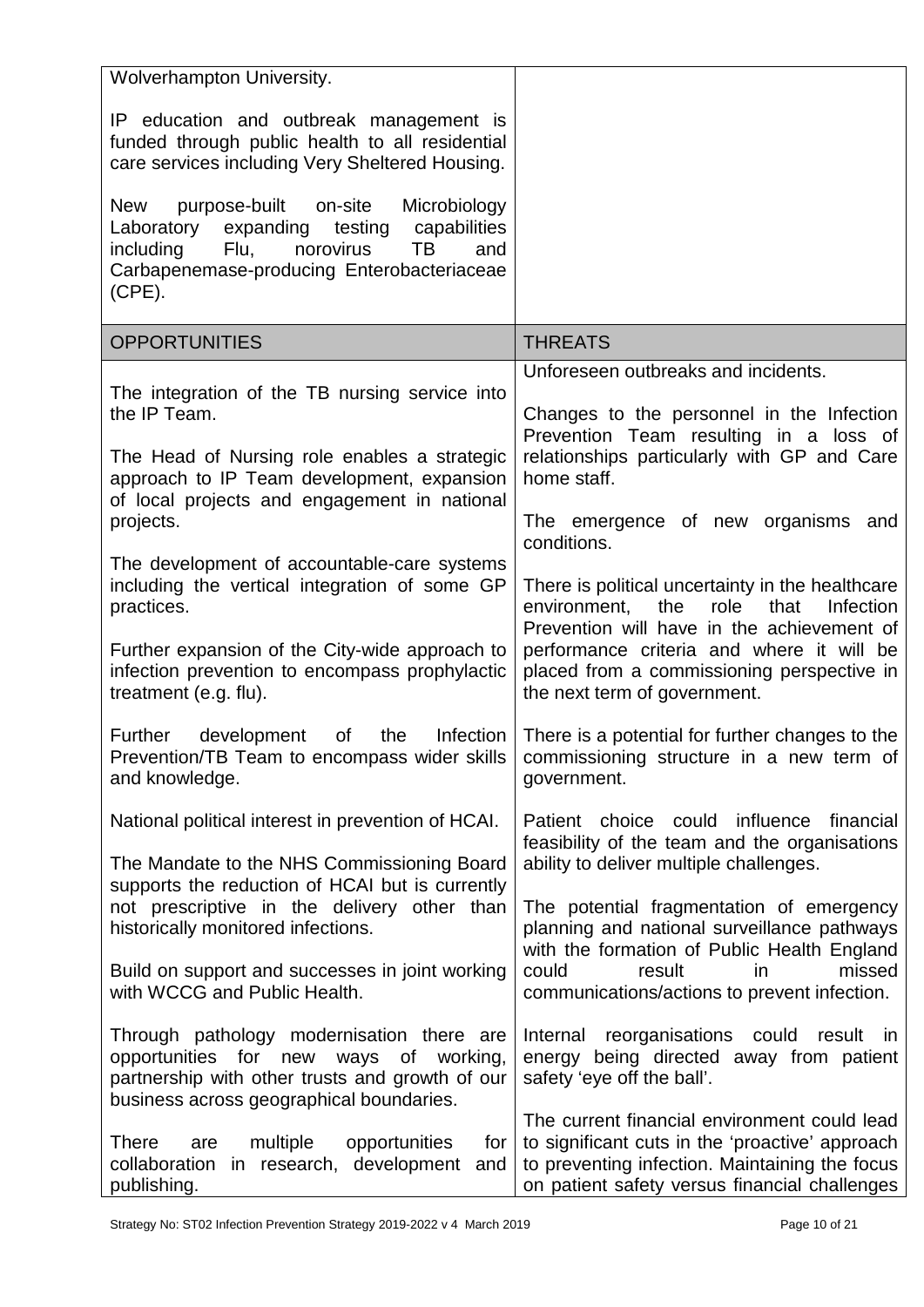|                                                                                                                                                                                                                                       | remains challenging.                                                         |
|---------------------------------------------------------------------------------------------------------------------------------------------------------------------------------------------------------------------------------------|------------------------------------------------------------------------------|
| Collaborative working with the Health and<br>Wellbeing Board, CQC, other CCG's and the<br>National Commissioning Board.                                                                                                               | Changes in leadership<br>Board<br>at<br>Level/CCG/Director of Public Health. |
| Further develop accuracy and efficiency in the<br>handing of information and expansion of data<br>collection and analysis to inform best practice<br>and anticipate threats to business and patient<br>safety though the digital age. |                                                                              |
| Expansion of OPAT services to admission<br>avoidance of patients with infections.                                                                                                                                                     |                                                                              |
| Expansion of the Trusts Laboratory services to<br>the Black Country Network.                                                                                                                                                          |                                                                              |
| Prevalence of infection in<br>care<br>homes<br>completed.                                                                                                                                                                             |                                                                              |

# <span id="page-13-0"></span>6.2 PESTLE Analysis

**Political Strengthening of patient choice: 'No decision about me without me.'** 

Change in the organisation of health and social care.

Outcome of MSFT report.

Infection rates, mandatory surveillance data, standards of cleanliness, surgical infection rates, quality assurance data regarding infection prevention and control are increasingly in the public domain.

The specific Government performance measurements relating to infection prevention and control that Trusts and CCG's are monitored on and held to account for are changing.

The National Commissioning Board (NCB) replaced SHAs and has been set a mandate by NHS England to improve a number of areas including patient experience, Enhancing quality of life for people with long term conditions, helping people recover from illness or injury, preventing avoidable harm and encouraging innovation.

CCGs are working increasingly with Local Authority and NCB.

National directive to reduce healthcare associated gram negative bacteraemia by 50% by 2021.

Impact of Lord Carter of Cole's review of Pathology Services on the delivery of local microbiology services is still to be fully realised.

Monitoring / inspection of the Code of Practice for HCAI by the Care Quality Commission acting as the regulator.

Change of emphasis by the Care Quality Commission as their inspection regime becomes more in line with other similar agencies such as OFSTED.

Increased NHSI interest through previous success.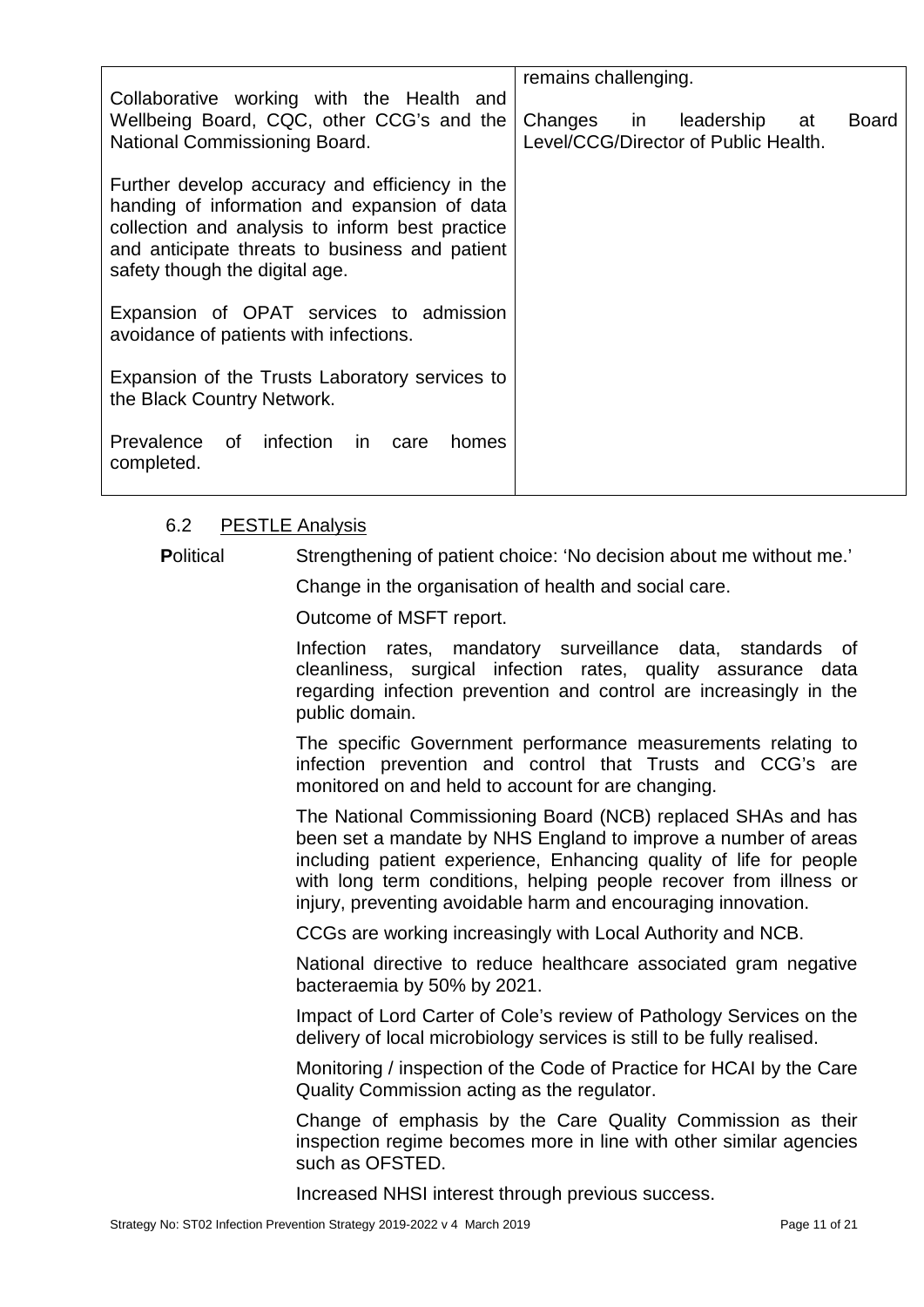Securing Foundation Trust Status.

**E**nvironmental Trust Executive: culture engenders staff empowerment, responsibility and leadership at all levels. Innovation, change and challenge are expected.

> The Trust's building stock is of varying ages and condition. Potential HCAI risks require risk assessing pending a new hospital build.

GP surgeries of varying ages and state of repair.

A need to fully understand the impact of community acquired infection.

Multiple building/demolition projects on site requiring risk assessment and specialist input.

Reconfiguration of service provision; local delivery of specific services via hubs or at sites other than current location.

Cleaning arrangements – Cleaning Strategy, Environmental Group.

Threat of major pandemic of infectious disease.

Increase in travel tourism and related infections more commonly found internationally.

Anticipated increase in antimicrobial resistance in a range of organisms, presenting challenges for prompt identification, treatment, isolation and patient information.

Cross boarder working and information sharing.

Possible relocation of other Trust's laboratory services to RWT.

**Social Socially deprived population, with higher than average rate of** tuberculosis, poor nutrition, STDs, teenage pregnancy, asylum seekers, obesity, diabetes and alcoholism.

> An ageing population and workforce who are experiencing a greater number of healthcare related events.

High incidence of TB in Wolverhampton.

Increasing public expectation of healthcare services.

Increasing demand on urgent care services.

Increasing understanding of HCAI by the general public.

More accessible information on the Internet.

**T**echnological Rapid results reporting [2 hour test for MRSA], on site norovirus testing, PCR testing for *Clostridium difficile and* influenza.

The relocation of the laboratory to modern facilities and equipment.

Electronic patient record.

Electronic prescribing.

Safe Hands.

Electronic Ward Ordering systems.

Electronic surveillance packages. (ICNet)

Electronic observations.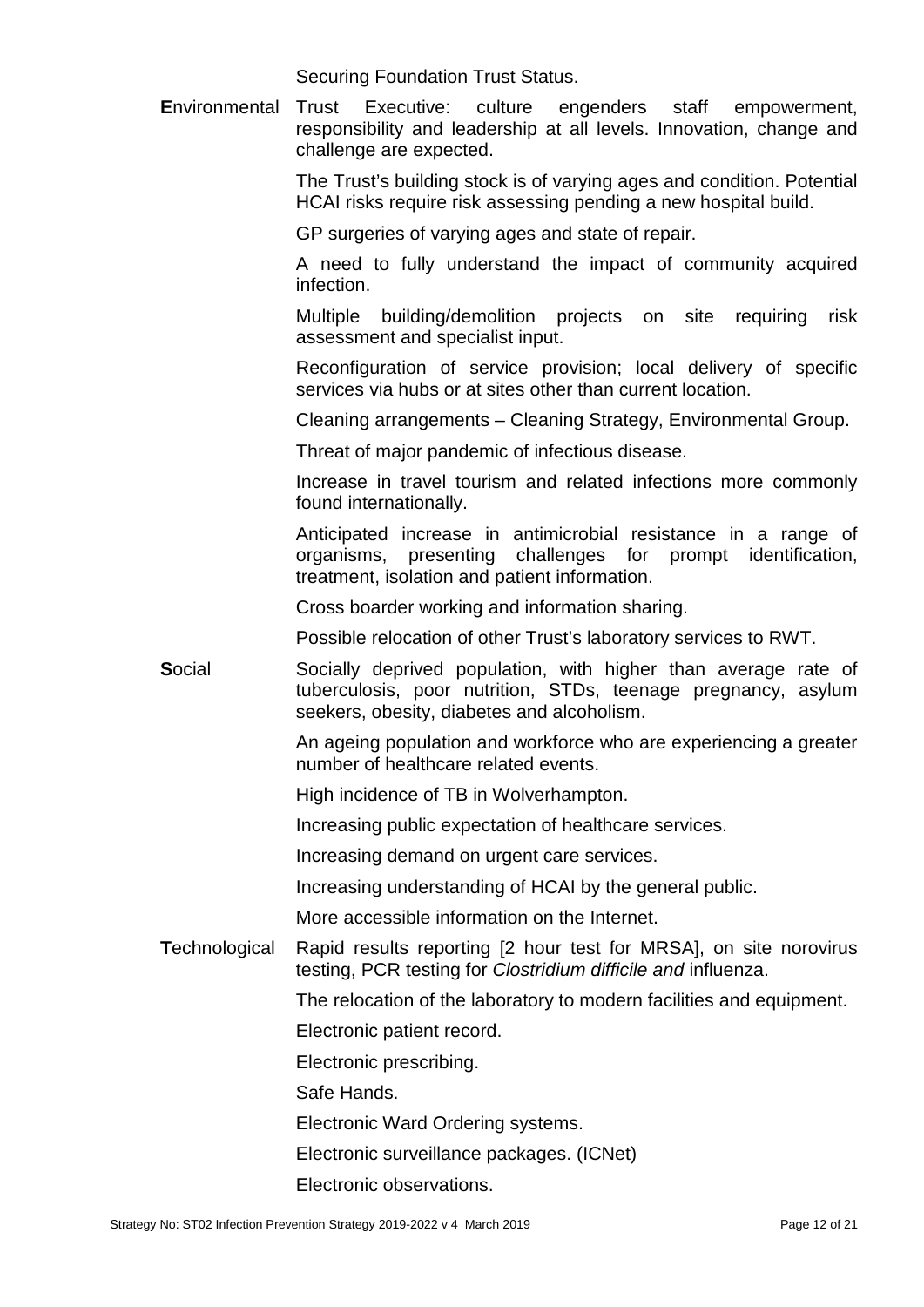Electronic pathology requesting.

Electronic audit systems.

Increasing medical technological advances leading to more complicated means of reprocessing equipment.

Post discharge surveillance.

Drive to move to paperless systems of work.

Access to more sensitive and specific typing methods, including whole genome sequencing.

Legal Updated and New EU Health & Safety and related legislation e.g. waste regulations and safe sharps carry a financial burden.

> Increasing regulation and review of healthcare: compliance with the Health Act.

> Number of complaints and litigation citing HCAI and environmental cleanliness increasing nationally.

Increase in coroners enquires relating to HCAI.

Health and Safety Executive recommendations/actions on safe sharps.

Increasing requests for HCAI related data under the Freedom of Information Act.

**Economic** Mori Poll indicates that infection rates will influence patient choice, which, through Payment by Results (PBR), will adversely affect income.

Costs of HCAI need to be further understood at a local level.

Emerging Infectious diseases and natural disasters affecting the world economy (e.g. SARS wiped an estimated \$12 billion off the economies of the Far East).

Bioterrorism and natural disasters affecting the ability of affected countries to provide goods and services.

The current UK economic climate means that public service funding is unlikely to increase in the term of this strategy.

Systems to fully understand the cost-benefit of preventing infection need to be put in place.

#### <span id="page-15-0"></span>6.3 Milestones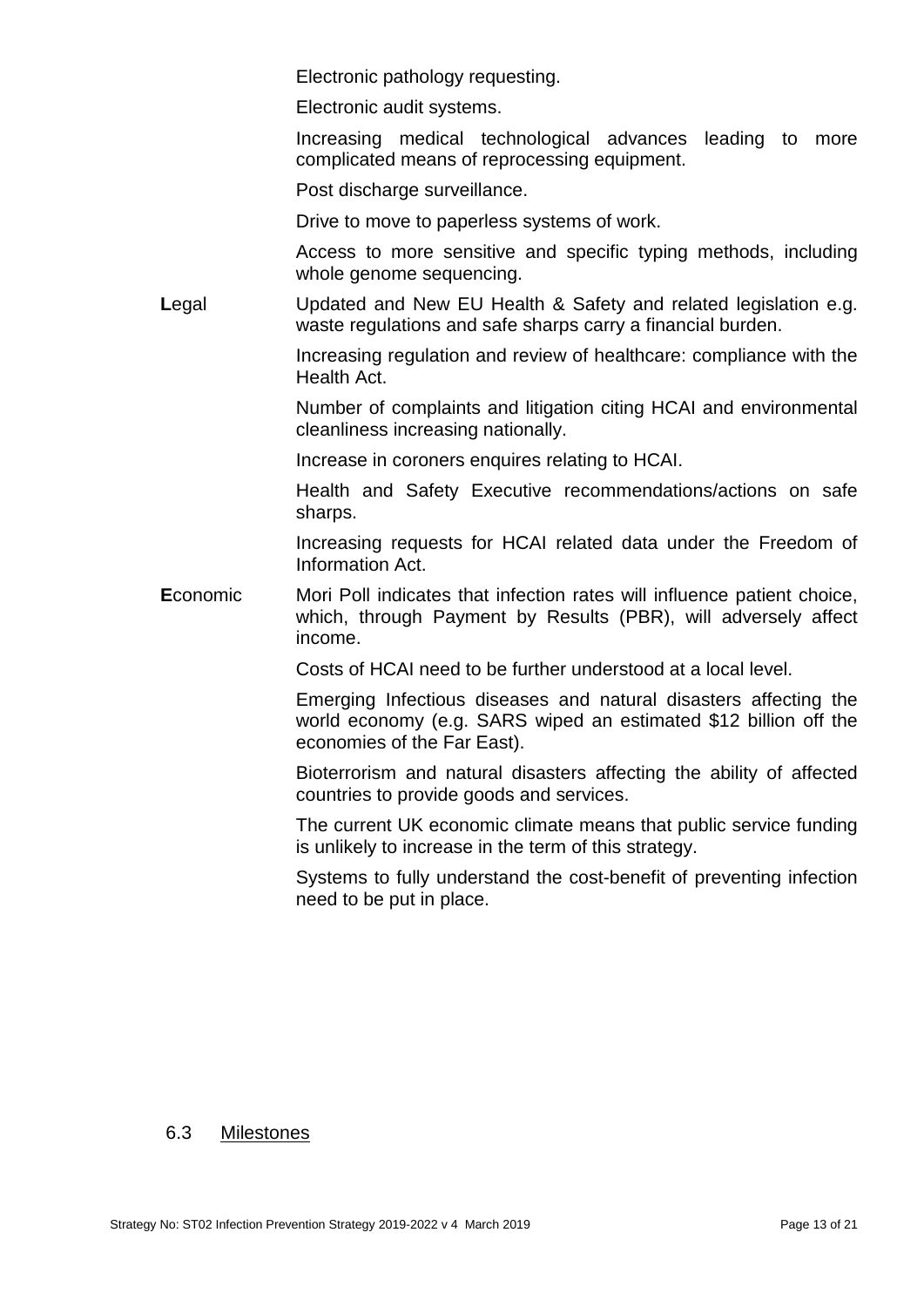| 2019/20 | At least one publication in a peer reviewed journal.                                                                                                                                                                                                                                                                              |
|---------|-----------------------------------------------------------------------------------------------------------------------------------------------------------------------------------------------------------------------------------------------------------------------------------------------------------------------------------|
|         | 90% of catheters monitored on VitalPAC. Monthly urinary<br>catheters usage (total number of catheters) reduced by 10%.<br>10% decrease in the average duration of urinary catheters in<br>acute setting (all data to be available from Vital pacs system).<br>50% of patients discharged with a catheter have a catheter<br>plan. |
|         | The proportion of the population with long term urinary<br>catheterisation will be reduced by 5%.                                                                                                                                                                                                                                 |
|         | Implement catheter reduction project in community services (VI)<br>Practices).                                                                                                                                                                                                                                                    |
|         | Develop process of surveillance for catheter associated urinary<br>tract infection (CAUTI) and obtain baseline.                                                                                                                                                                                                                   |
|         | Sustainable definition and surveillance on community related<br>bacteraemia (C-DRB).                                                                                                                                                                                                                                              |
|         | Obtain baseline hospital acquired pneumonia data.                                                                                                                                                                                                                                                                                 |
|         | Reduce Trust surgical site infection (SSI) rate by 0.25% (based<br>on in-patient, readmission and post discharge identified SSI,<br>cumulative 12 month SSI rate).                                                                                                                                                                |
|         | A locally run IP focused national conference or course will be<br>scoped and run.                                                                                                                                                                                                                                                 |
|         | Latent TB screening project continues, $\geq 50\%$ in numbers<br>screened from 2018/19 data. >30 Wolverhampton residents<br>identified with latent TB. Successful securing of TB nursing<br>service contract for next 3-5 years.                                                                                                  |
|         | Device-related hospital acquired bacteraemia (DRHAB) < 4 per<br>month.                                                                                                                                                                                                                                                            |
|         | MRSA screening in portals 90% compliant. Trust acquisitions of<br>MRSA ≤2 per month.                                                                                                                                                                                                                                              |
|         | Undertake audit to ascertain CPE screening compliance.                                                                                                                                                                                                                                                                            |
|         | Identify strategies to reduce cases of hospital acquired<br>pneumonia.                                                                                                                                                                                                                                                            |
|         | VI GP surgery quality assurance audit scores will demonstrate<br>improvement.                                                                                                                                                                                                                                                     |
|         | Achieve environmental audit compliance of 95%.                                                                                                                                                                                                                                                                                    |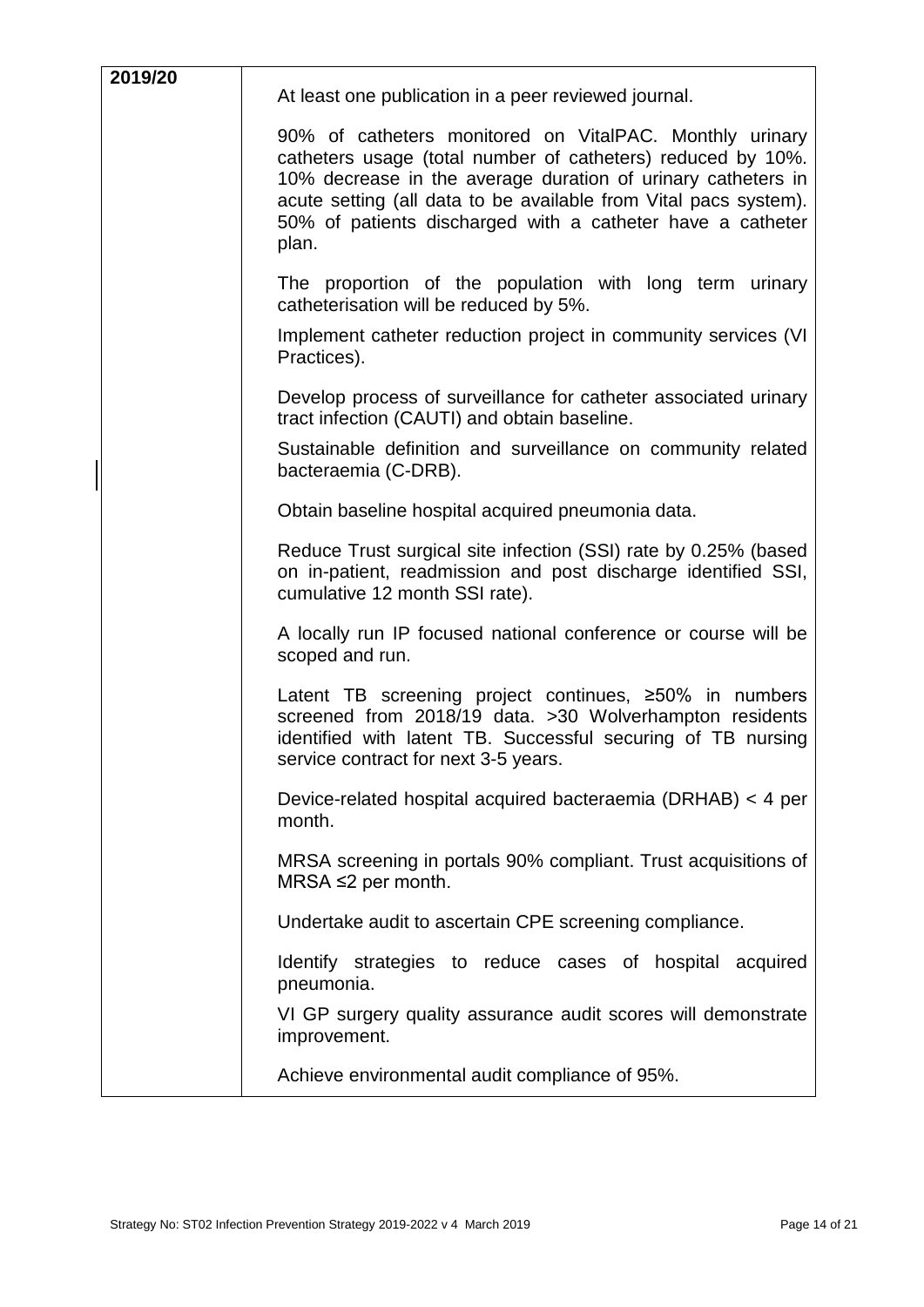| 2020/21 | DRHAB $< 2.5$ per month.                                                                                                                       |  |  |
|---------|------------------------------------------------------------------------------------------------------------------------------------------------|--|--|
|         | 10% reduction in CAUTI from baseline.                                                                                                          |  |  |
|         | Further 5% reduction in number of catheters per month from<br>baseline.                                                                        |  |  |
|         | 20% decrease in the duration of urinary catheters from baseline.                                                                               |  |  |
|         | 60% of patients discharged with a catheter have a catheter<br>plan.                                                                            |  |  |
|         | Undertake audit to ascertain CPE screening compliance.<br>Screening compliance to increase by 10 percentage points from<br>2018/19 audit data. |  |  |
|         | MRSA screening in portals 95% compliant.                                                                                                       |  |  |
|         | Trust acquisitions of MRSA sustained at $\leq 2$ per month.                                                                                    |  |  |
|         | Implement strategies to reduce cases of hospital acquired<br>pneumonia.                                                                        |  |  |
|         | External engagement in national projects/R&D programmes will<br>be achieved.                                                                   |  |  |
|         | 50% reduction in HCAI related gram negative bacteraemia.                                                                                       |  |  |
|         | NHS organisations in Wolverhampton meeting<br>nationally<br>specified outcomes in relation to IP.                                              |  |  |
|         | Maintain a compliance of 95% against environmental audits.                                                                                     |  |  |
|         | Engage in an externally funded Infection Prevention related<br>research study and publish findings in international peer<br>reviewed journal.  |  |  |
|         | A locally run IP focused national conference or course will be<br>scoped and run.                                                              |  |  |
| 2021/22 | DRHAB $<$ 2 per month.                                                                                                                         |  |  |
|         | 95% compliance for MRSA screening in portals sustained.                                                                                        |  |  |
|         | Trust acquisitions of MRSA sustained at $\leq 2$ per month.                                                                                    |  |  |
|         | Audit CPE screening compliance. Screening compliance to<br>increase by 10 percentage points from 2020/21 audit data.                           |  |  |
|         | 70% of patients discharged with a catheter have a catheter<br>plan.                                                                            |  |  |
|         | Maintain a compliance of 95% against environmental audits.                                                                                     |  |  |
|         | A locally run IP focused national conference or course will be                                                                                 |  |  |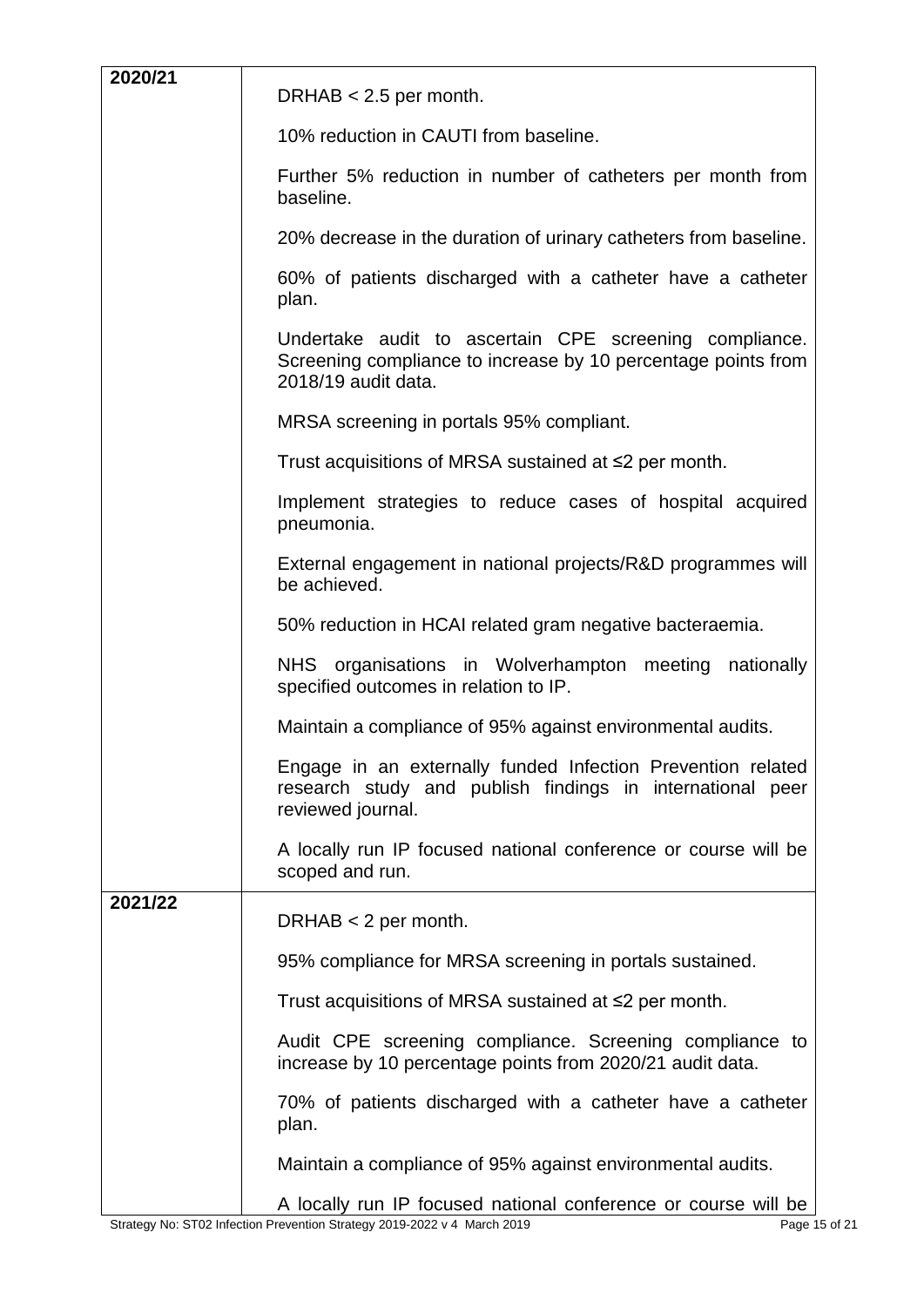# <span id="page-18-0"></span>**7.0 Roles and responsibilities**

This section of the strategy identifies the roles and responsibilities of key individuals and committees, highlighting accountability levels at each stage. It provides a brief synopsis of key roles and committees. A more detailed account of individual and committee responsibilities for all levels of the Trust is provided in the Trust's Infection Prevention Operational Policy.

The RWT Trust Board, managers, matrons and staff are responsible for establishing, maintaining and supporting a co-ordinated approach to infection prevention in all areas of their responsibility. The WCCG and Public Health Team are responsible for ensuring that Infection prevention outcomes are commissioned as part of the quality assurance of commissioned services and promoted to GP, local-authority and dental partners.

This includes incorporating infection prevention and control advice and guidance into local policy and practice developments. Risks also need to be identified and relevant assurance given though registering on the appropriate risk register and regular monitoring.

#### <span id="page-18-1"></span>7.1 Individual Responsibilities - RWT:

#### **Chief Executive**

The Chief Executive accepts on behalf of the Trust Board ultimate responsibility for all aspects of Infection Prevention within the Trust. This responsibility is delegated to the Chief Nurse.

# **Chief Nursing Officer**

Has lead executive director responsibility for infection prevention and will delegate local operational responsibility to Heads of Nursing, Matrons and ward / Department Managers. The Chief Nurse works in close collaboration with the Director of Infection Prevention and Control (DIPC) and Head of Nursing for Corporate Support Services, incorporating national guidance into local policy, monitoring key performance indicators (KPIs) and compliance with the Infection Prevention and Control Annual Plan, reporting directly to the Trust Board.

#### **Chief Operating Officer**

Has responsibility for the Trust performance framework and will delegate local operational responsibility for performance aspects of the strategy to Clinical Directors via the Divisional Directors.

#### **Medical Director**

Will oversee implementation of the strategy within all Trust services and will delegate local operational responsibility to Clinical Directors via the Divisional Medical Directors. The Medical Director Chairs the Infection Prevention and Control Group.

#### **Director of Workforce and Organisational Development**

Will ensure that all Trust staff job descriptions contain explicit reference to infection prevention and where appropriate Occupational Health policies and procedures support the Infection Prevention Strategy.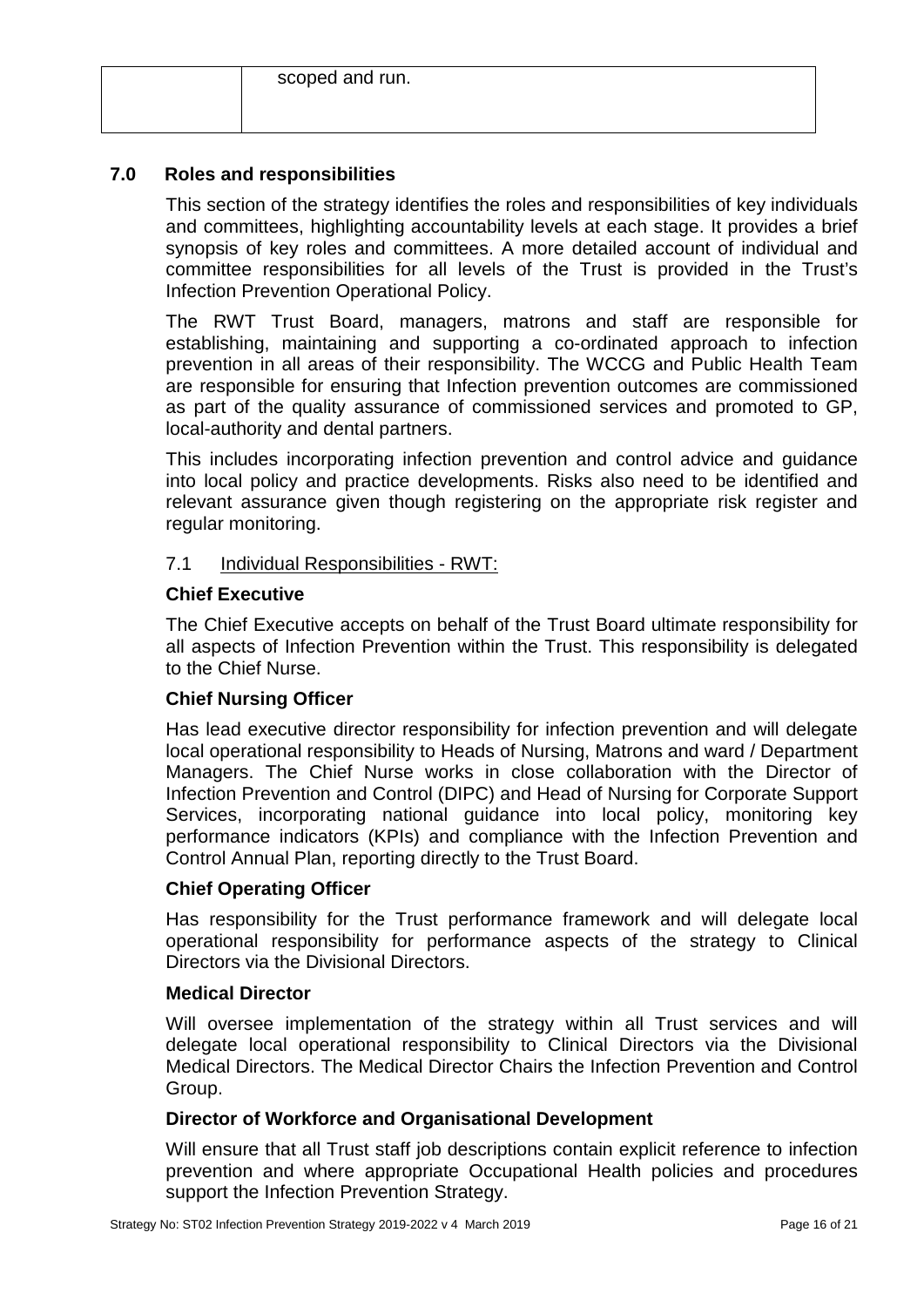# **Finance Director**

Will ensure that resources are available centrally to finance the management and control of outbreaks of infection. They will also work collaboratively with the Lead Nurse and DIPC to establish costs of HCAI as part of the remit for clinical engagement.

#### **Director of Estates and Development / Facilities Manager**

These roles will ensure the environment is suitably planned and maintained to support the implementation of the Infection Prevention Strategy.

#### **Director of Infection Prevention and Control**

Has lead director responsibility for Infection Prevention and Control and will delegate operational responsibility. The DIPC will lead, and be accountable for, the review and communication of the strategy, assessment of milestones and ensure that appropriate planning takes place in order to deliver the strategy.

#### **Head of Nursing – Corporate Support Services**

Will jointly review the strategy with the DIPC. This role provides key leadership for the team, in particular project leads and the Operational Nurse Manager, holds budgetary responsibility, is responsible for coordinating income generation, maintaining good relationships within the Health Economy and nationally, external promotion of the team and its capabilities. The role is responsible for additional teams whose specialty will benefit from a similar model of delivery to Infection Prevention at the discretion of the Chief Nurse.

#### **Operational Nurse Manager - Infection Prevention**

Has responsibility for the operational management of the Infection Prevention Strategy within the Trust and the on-going development and evaluation of communication strategies at Trust and Divisional levels aimed at the facilitation of infection prevention policies, guidance and practice and delivery of the annual programme of work.

#### **Infection Prevention Nurses**

Responsible for supporting divisional activity in relation to infection prevention, providing a facilitative service in order to deliver projects, policies and practices delegated to them to support the implementation of the strategy.

# **Divisional Directors and Clinical Directors**

Accountable for local performance management and receipt of key messages for dissemination to clinical teams. Action on HCAI in their area of responsibility including local investigation into outbreaks and incidents. Participation in and leadership of initiatives. In addition regular reporting to the Infection Prevention and Control Group on the implementation and evaluation of infection prevention in their areas of responsibility.

#### **Divisional/General/Group Managers / Divisional Nurses**

Responsible for local performance management with regard to infection prevention and control outcome measures, assisting in the development of divisional action plan for infection prevention and ensuring local uptake of infection prevention strategy through regular reporting on the divisional action plans.

#### **Matrons**

Responsible for the communication of the strategy within their areas of responsibility and facilitation of systems and processes aimed at meeting the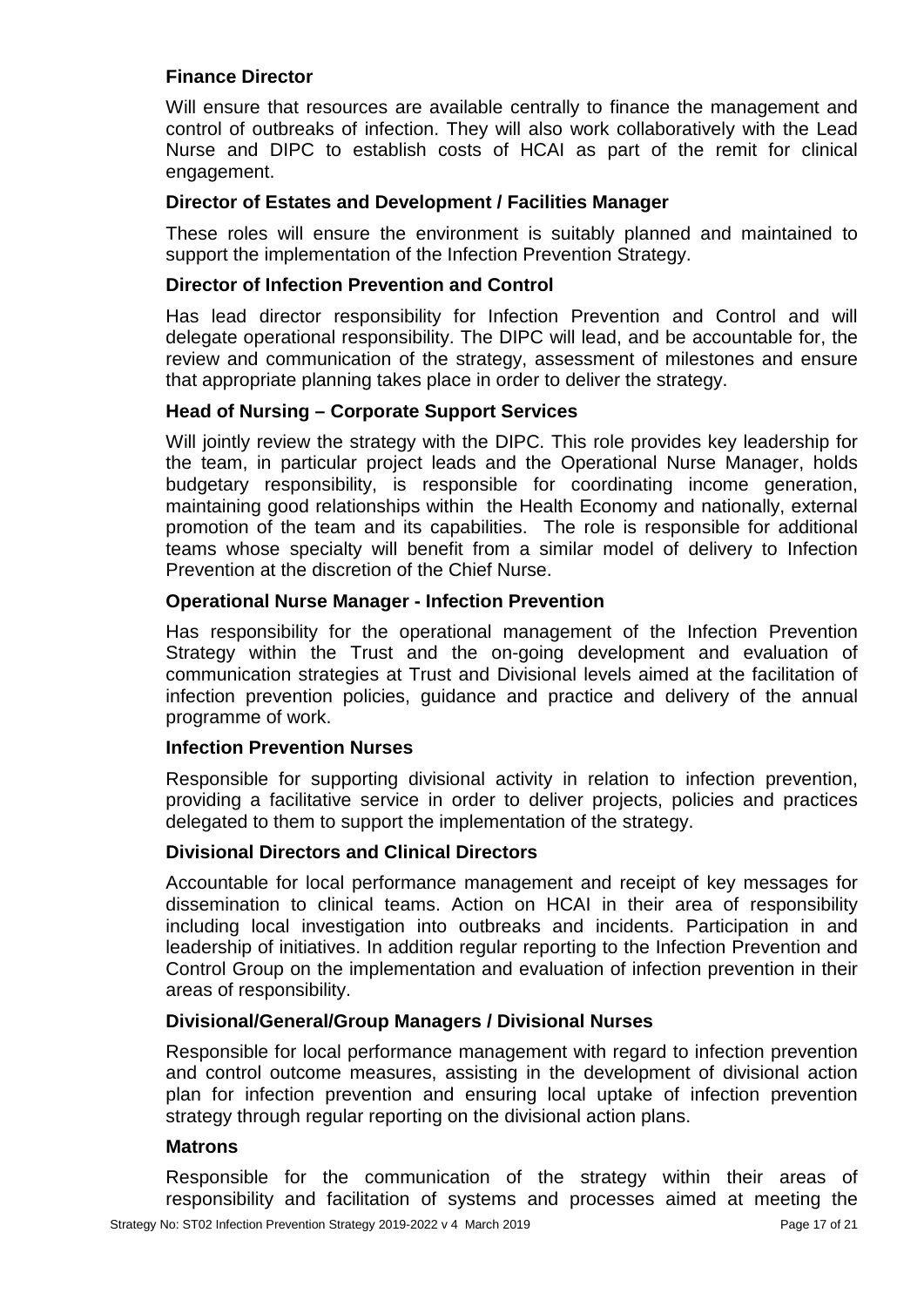objectives of the strategy and their relevant divisional action plan. Matrons play a key role in the identification, communication and minimisation of Infection prevention risks through trust agreed processes.

# **Head of Hotel Services**

Responsible for ensuring that suitable systems and processes are in place to maintain environmental cleanliness. Chairs the environmental sub-committee of the IPCG.

# **Local Area Managers**

Responsible for ensuring that systems and processes are in place to monitor and prevent infection and ensure that infection prevention is included in all revised job descriptions and appraisals. Responsible for ensuring their ward or area is kept clean and tidy and that good lines of communication from the ward to the team are maintained including the allocation of link nurses practitioners.

#### **Link Personnel**

Responsible for setting a good example of infection prevention practice, challenging poor practice, regular communication with the local area manager on matters relating to infection prevention and involvement in the roll out of infection prevention initiatives locally.

# **All Staff members**

All staff members are responsible for compliance with infection prevention policies and procedures and providing the highest standards of clinical practice. They are responsible for acting on and reporting poor practice.

Patient Communications/Engagement leads

Responsible for facilitating appropriate opportunities for patient and public engagement with infection prevention and control public health messages and opportunities to engage the public in infection prevention initiatives.

# <span id="page-20-0"></span>7.2 Individual responsibilities – WCCG

# **Executive Nurse CCG**

Holds responsibility for the relevant inclusion of infection prevention standards in CCG-commissioned services supports the 'one-city' approach and highlights areas of risk requiring joint work to ensure the NHS mandate is achieved.

# <span id="page-20-1"></span>7.3 Individual responsibilities – WCC

# **Director of Public Health**

Jointly, with CCG, and DIPC/Head of Nursing leads on identification of community HCAI/infection risks which will benefit from joint working. Uses links with Public Health England to inform levels of risk and help the DIPC/Head of Nursing prioritise strategic and operational objectives. Sits on RWT Infection Prevention and Control Group.

#### <span id="page-20-2"></span>7.4 Committee Responsibilities

# **Trust Board**

The Trust Board is responsible for ensuring that the Trust has appropriate infection prevention and control systems and resources in place to enable the organisation to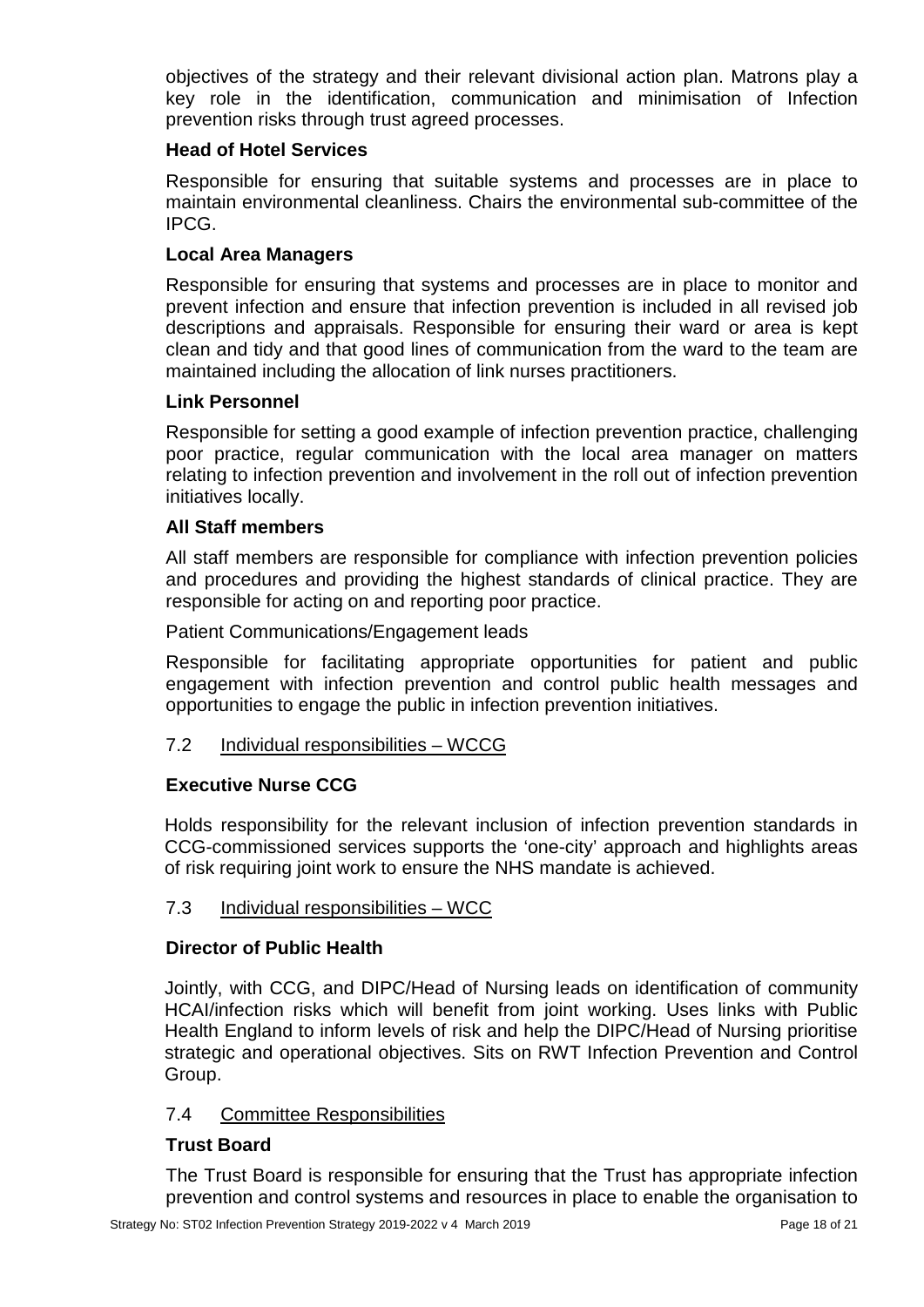deliver its objectives and statutory requirements. The Trust Board receives and formally approves the Trust Infection Prevention Strategy and the Director of Infection Prevention and Control's Annual Report.

# **Trust Management Committee**

Receives and endorses the Infection Prevention Strategy and policies and reviews compliance with the strategy through the reporting of monthly Infection Prevention key performance indicators and through reviewing local performance outcome measures via the performance framework leads.

# **Trust Quality Safety Intelligence Group**

Receives and monitors key performance indicator reports, highlights any areas of concern and supports compliance with the strategy through local governance structures and processes.

#### **Infection Prevention and Control Group**

Receives reports from the RWT Divisions on their progress with uptake of the strategy, debates and directs future strategy.

# **Quality and Safety Committee (WCCG)**

Receives and monitors key performance indicator reports, highlights any areas of concern and supports compliance with the strategy through local governance structures and processes for those contracting with the CCG.

#### **Clinical Quality Review Group (CQRG)**

Receives and monitors performance for clinical quality aspects of provider contracts.

#### <span id="page-21-0"></span>**8.0 Equality statement**

The initial screening of this policy has not identified any adverse/negative impact and therefore a full equality impact assessment is not required.

#### <span id="page-21-1"></span>**9.0 Evaluation and Review**

The RWT IPCG will monitor annually against milestones.

The WCCG Quality and Safety Committee will receive annual update against the milestones.

#### <span id="page-21-2"></span>**10.0 Resource assessment**

Describe all resource requirements or dependencies of the strategy e.g. finance people and time resource. Please refer table below and retain all yes content in the final strategy.

|                | Does the implementation of this policy require any $\frac{1}{1}$ Yes - No<br>additional Capital resources |  |
|----------------|-----------------------------------------------------------------------------------------------------------|--|
| 2              | Does the implementation of this policy require additional $\frac{1}{1}$ Yes – No<br>revenue resources     |  |
| $\mathbf{3}$   | Does the implementation of this policy require additional $\frac{1}{1}$ Yes – No<br>manpower              |  |
| $\overline{4}$ | Does the implementation of this policy release any $\frac{1}{1}$ Yes - No                                 |  |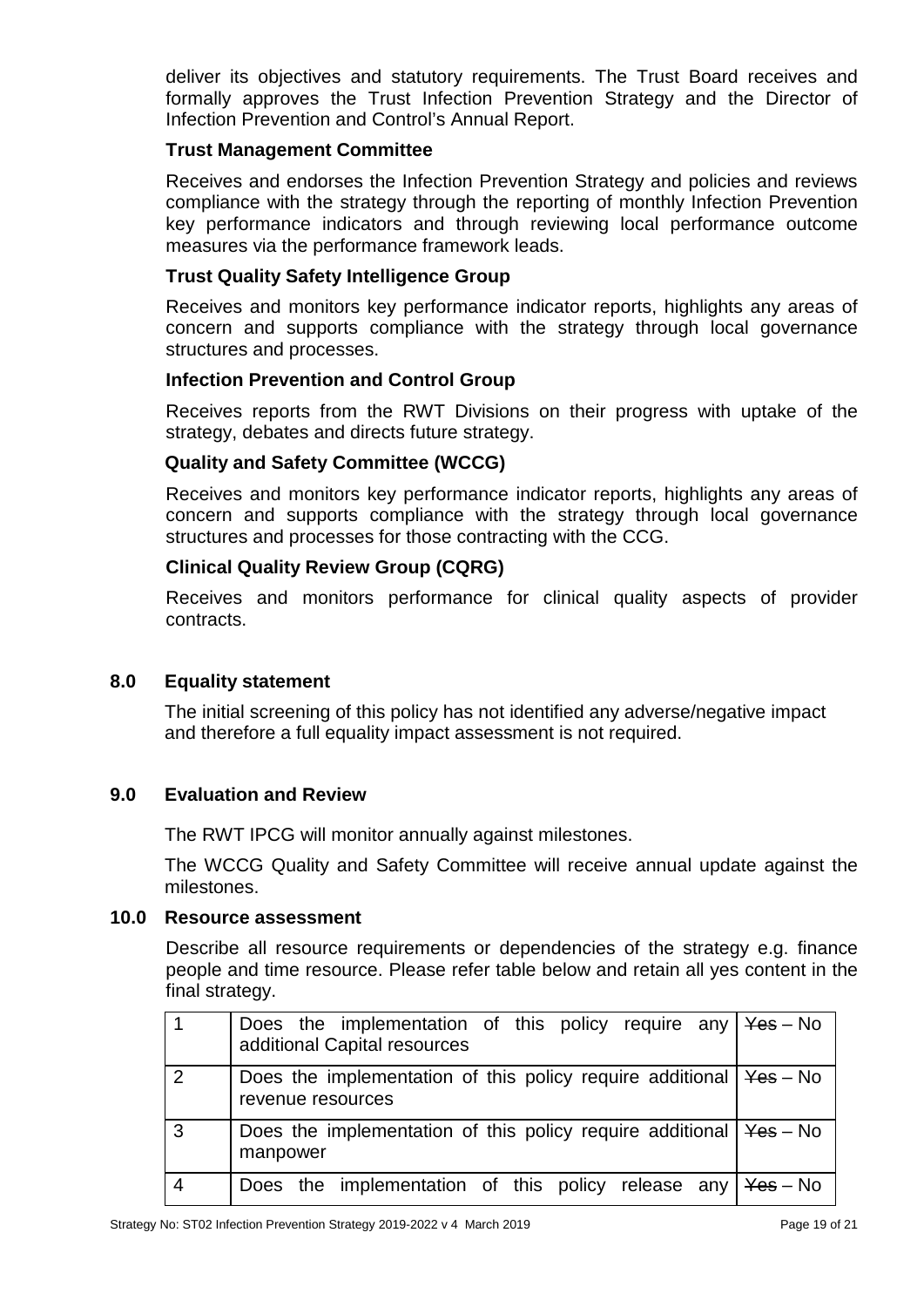| manpower costs through a change in practice                                                                                                                                                                             |  |
|-------------------------------------------------------------------------------------------------------------------------------------------------------------------------------------------------------------------------|--|
| Are there additional staff training costs associated with $\frac{1}{1}$ Yes - No<br>implementing this policy which cannot be delivered through<br>current training programmes or allocated training times for<br>staff. |  |
| Other comments                                                                                                                                                                                                          |  |

# <span id="page-22-0"></span>**11.0 References**

| Source of data                                                                                                                           | Date of publication / Detail of requirement<br>issue |                                                                                                                                                |
|------------------------------------------------------------------------------------------------------------------------------------------|------------------------------------------------------|------------------------------------------------------------------------------------------------------------------------------------------------|
| <b>NICE Quality Standard</b><br>61                                                                                                       | April 2014                                           | Prevention and control<br>0f<br>infection for people receiving<br>healthcare<br>in<br>primary,<br>community and<br>secondary<br>care settings. |
| Everyone Counts :<br>Planning for patients<br>2014/15-2018/19                                                                            | December 2013                                        | Five year strategic plan to<br>secure high quality care now<br>and for future generations.                                                     |
| <b>EPIC</b><br>3<br>National<br>Evidence<br>based<br>guidelines<br>for<br>the<br>prevention of HCAI in<br>hospitals in England           | January 2014                                         | Guidance to prevent infection<br>in acute healthcare services                                                                                  |
| NICE Prevention and<br>Control of Healthcare<br>Associated infections<br>PHG36                                                           | 2011                                                 | Guidance to prevent infection<br>community healthcare<br>in.<br>provision.                                                                     |
| Code of Practice for December 2010<br><b>HCAI</b>                                                                                        |                                                      | Minimum requirements<br>CQC during<br>by<br>assessed<br>routine<br>inspection<br>οf<br>healthcare<br>providers<br>to<br>maintain registration. |
| Department of Health;<br>UK<br>5<br>year<br>antimicrobial<br>resistance<br>strategy<br>2013-2018                                         | 2013                                                 | Five year strategic plan to                                                                                                                    |
| difficile<br>Clostridium<br>infection objectives for<br>NHS organisations in<br>2014/15 and guidance<br>sanction<br>on<br>implementation | 2014                                                 | Reporting and detection<br>of<br>avoidable cases of C. difficile.                                                                              |
| Thirty-day<br>all-cause<br>fatality subsequent to<br>MRSA, MSSA, and E.<br>coli bacteraemia and                                          | 2017                                                 | <b>PHE</b>                                                                                                                                     |